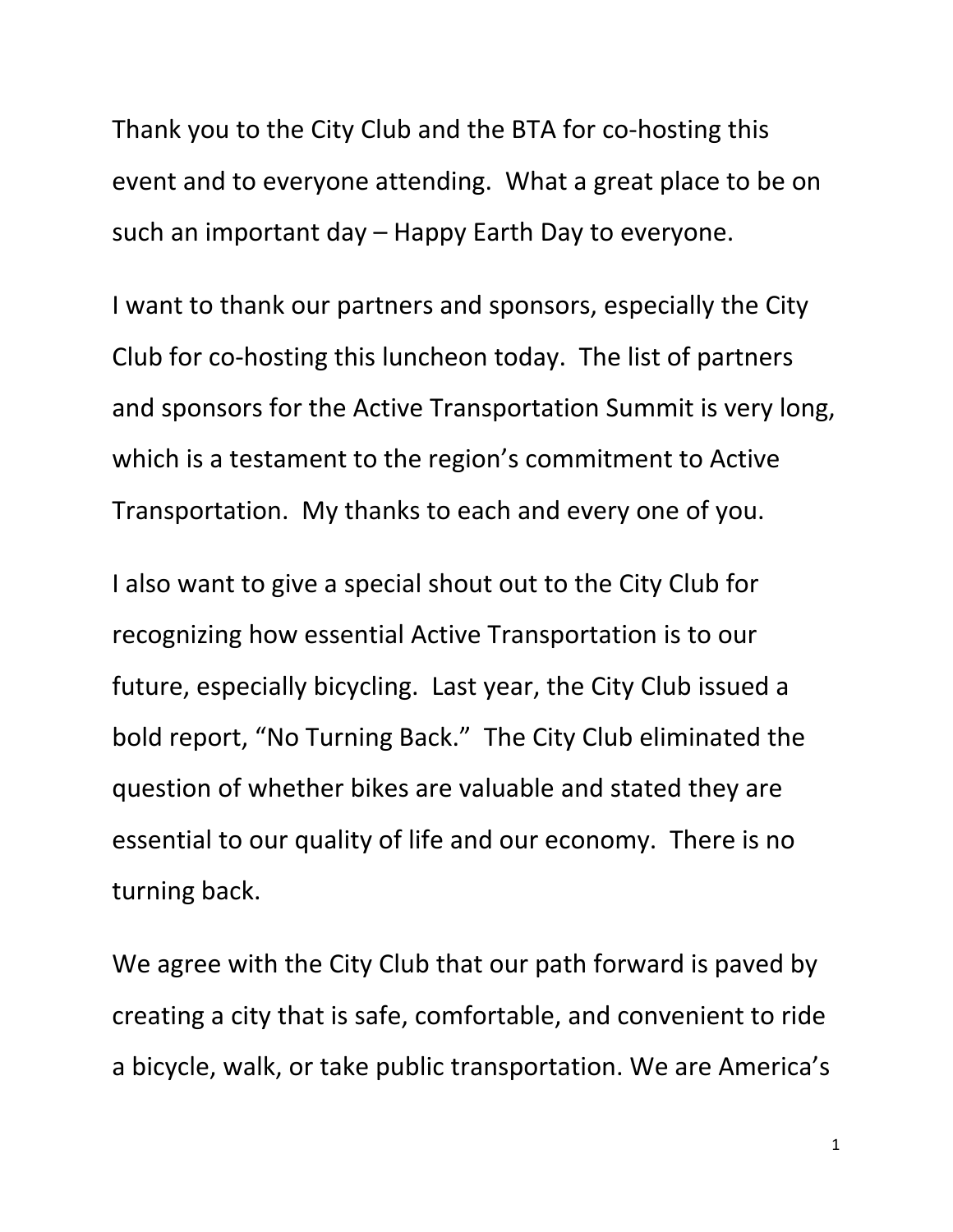most livable city and that is a competitive advantage that is attracting, supporting, and retaining businesses.

Our path forward means we need to encourage, educate and make possible for people to choose healthy choices in their travel habits. People walking, bicycling, using strollers, wheelchairs, skateboards and taking public transit are all engaged in active transportation.

The Portland area started promoting active transportation and building its supporting infrastructure more than 40 years ago. Portland removed the Harbor Drive highway along the Willamette River and replaced it with Tom McCall Waterfront Park – an incredible statement about the importance of walking, biking and the human experience over the movement of vehicles. Portland also pioneered when it created the downtown transit mall – dedicating two downtown lanes for public transit use.

One thing I've learned since moving here is how passionate Portlanders are about their transportation infrastructure. We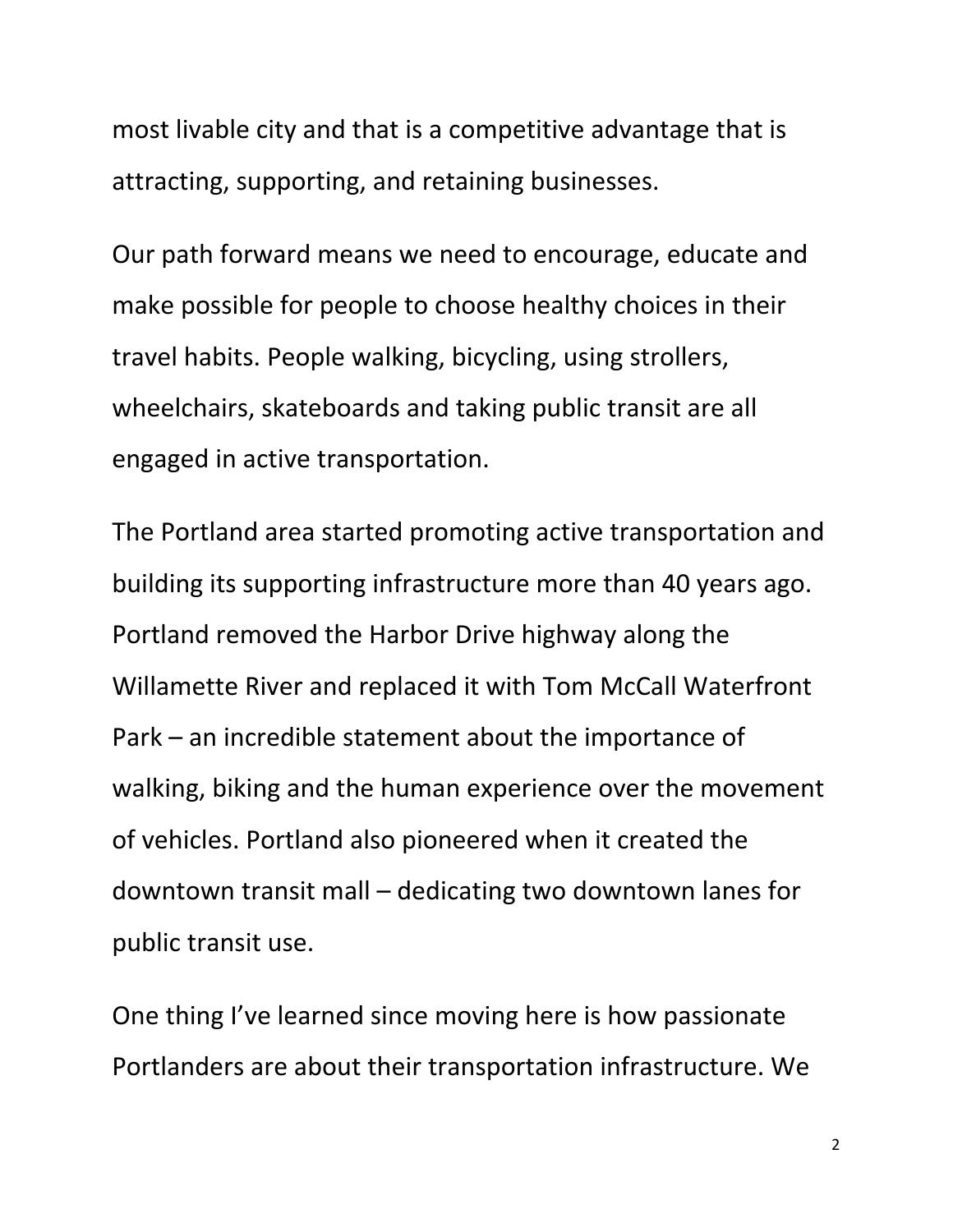view transportation as a way to improve our own day‐to‐day quality of life. It's about clean air. It's about clean water. It's about being healthy. It's about enjoying our city.

The Portland Plan calls for 80% of Portlanders living in a complete neighborhood by 2035. A complete neighborhood means you can have your needs met without owning a car. The Portland Plan also calls for 70% of commutes to be taken by walking, bicycling, transit or telecommuting by 2035. These are ambitious, but attainable goals.

Portland didn't build one of the nation's earliest and biggest light rail systems to get on a Top 10 list. Portland didn't build the best urban bicycle network in the United States to compete with other cities.

Portland did it because we wanted active transportation to play a central role in creating the sustainable, equitable, vibrant, and resilient city of the future.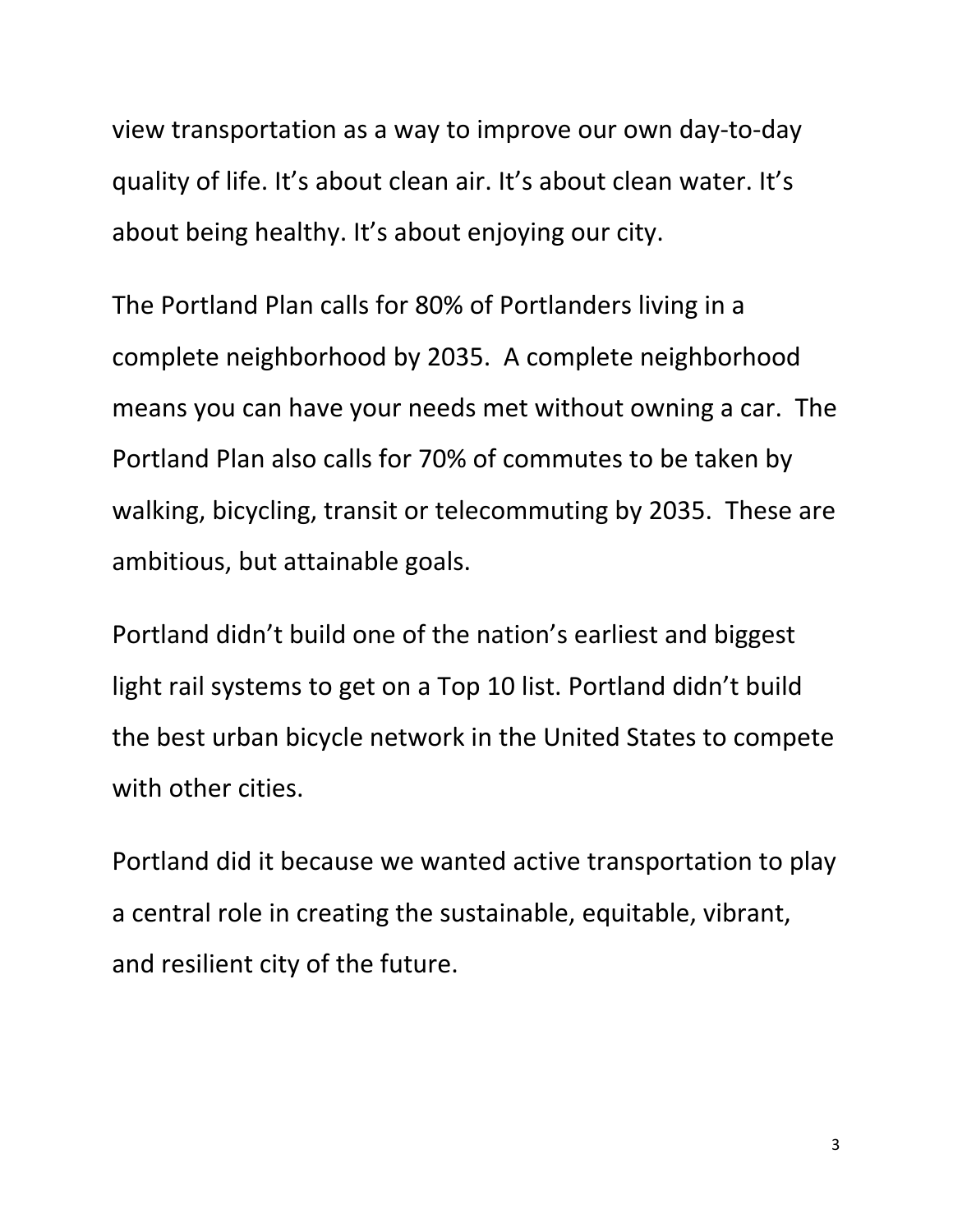What we have found is a safe and comfortable active transportation network isn't just important to the person who chooses to be a cyclist, pedestrian or transit rider on a given day ‐‐ it's important to all of us. For our transportation system to work as our city grows we need an increasing share of short trips to be active transportation trips.

Every quick errand that can be instead completed by walking or biking makes room for longer trips on our roads and supports the faster delivery of services and movement of goods. The Portland region made this connection years ago.

Before I accepted this great job, I worked for two cities that looked to Portland as a model. My life was transformed when I moved to Washington DC in 1999. Anthony Williams had just been elected Mayor ‐‐ he was the nerdy CFO under the Control Board era and the citizens of Washington, DC drafted him to run for Mayor. With his bow ties and his introverted mannerisms, he was an enigma.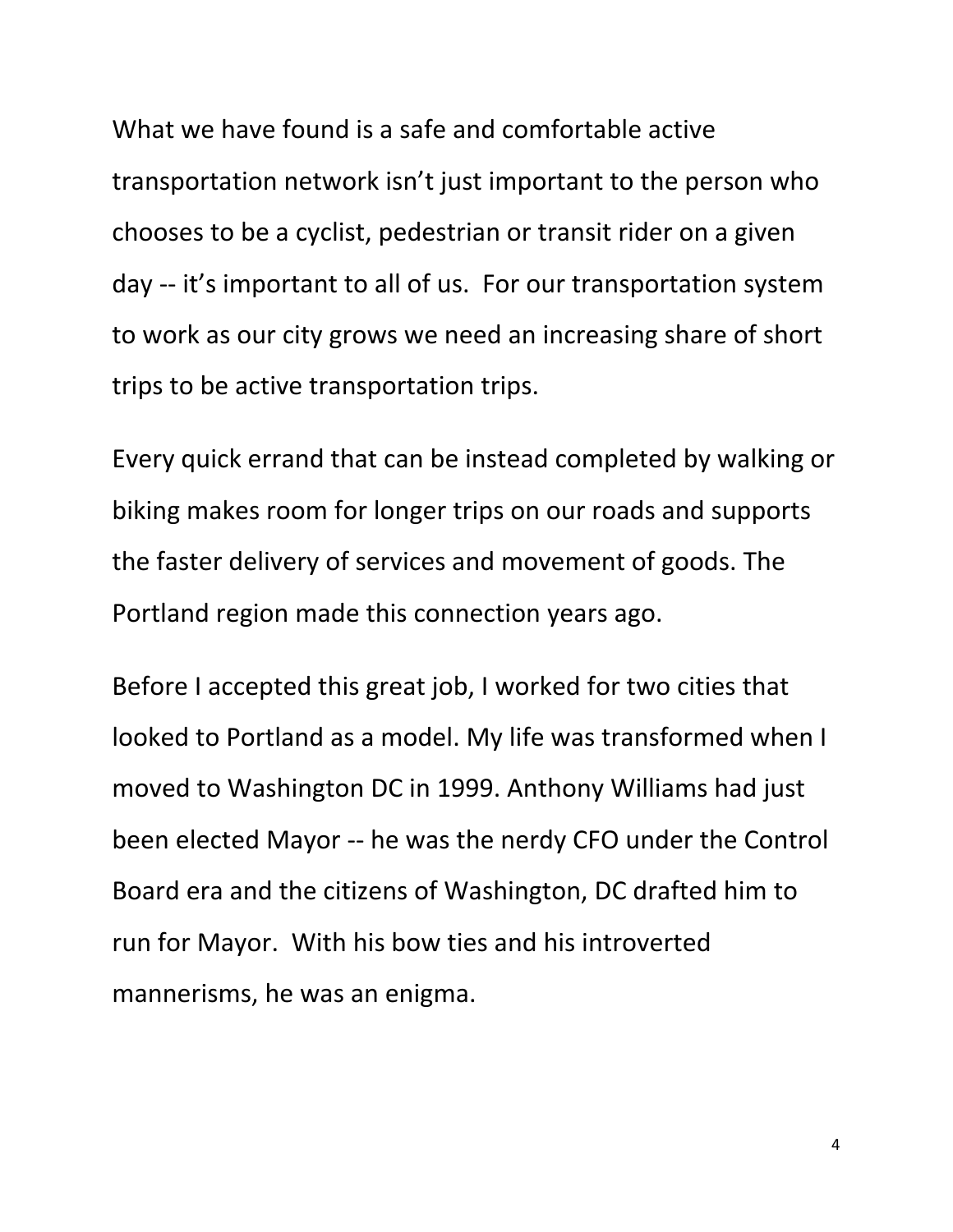I was recruited at the age of 28 to work for his newly elected Administration and served as a Special Assistant for budget and performance management throughout his two terms as Mayor.

In 1999, Washington DC didn't have enough trash trucks to pick up garbage; there weren't enough ambulances to respond to 911 calls, and the average literacy level of a DC resident was third grade. Oh yea, it was also the murder capital of the United States. Suffice it to say that tracking mode split between pedestrians, bicyclists, cars and transit wasn't at the top of the agenda.

What is amazing is less than 15 years later, if you visit Washington, DC today, you'll experience a completely different City. Because of the work my colleagues and I were proud to have done, you'll see safer streets, major reductions in dangerous speeding, important projects in neighborhoods that have been historically underserved, protected bikeways throughout the City, a hugely successful bike share transit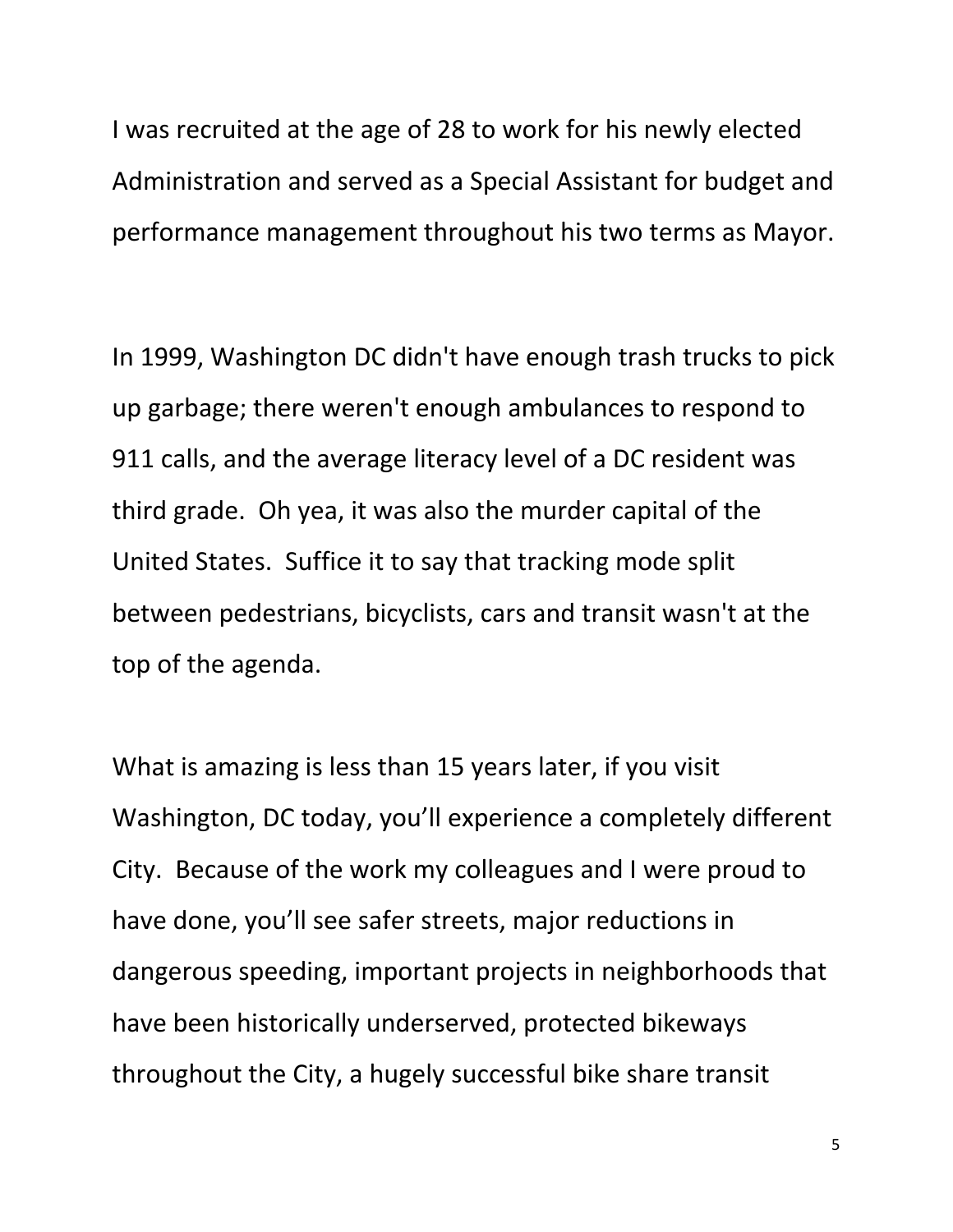system, a growing population, neighborhoods developed around transit centers, trendy bars and restaurants, and a new streetcar line that will be opening this summer.

Mayor Williams, and his successor Mayor Fenty, for whom I also worked, were visionary leaders able to accomplish a massive turn around because they started making investment decisions based on what they wanted the City to be, not reacting to what it was. Transportation played a huge role in that turnaround. But the conversation started with values ‐‐ "What kind of city did we want for ourselves and our children?" For transportation that meant safety and livability. People wanted to be able to live, work and play in the City.

We share these same values in Portland, which compels me to talk about our growing public health crisis. This public health crisis is called traffic. We had 36 traffic fatalities in Portland in 2013. Last year, twice as many people died in traffic than in murders in our city. This is terrible. Who among you could look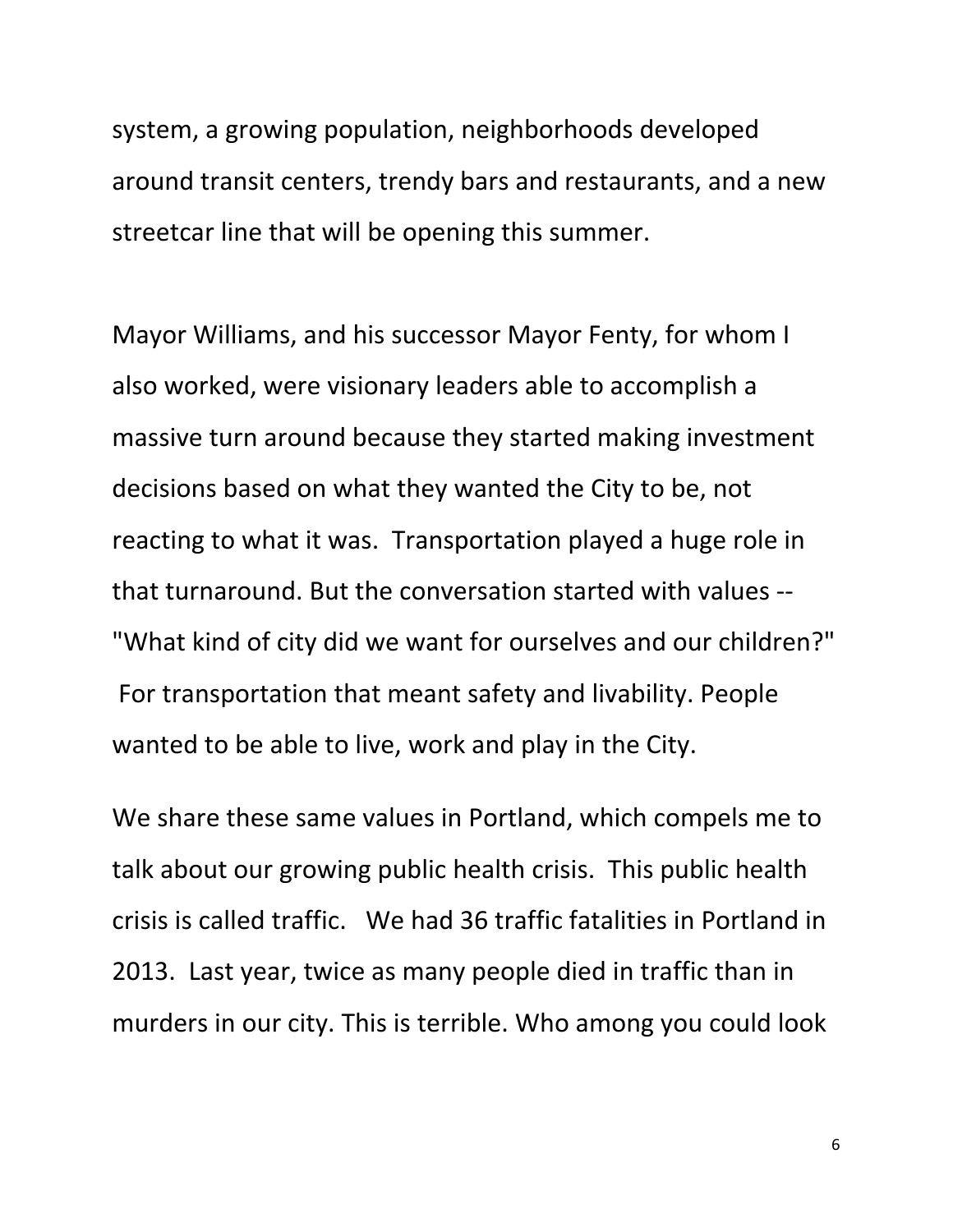around this room today and pick out the 36 people you are willing to sacrifice to a traffic fatality?

This can't continue. As your transportation director and as a Mother of four children, I believe no one should be afraid to cross the street. We shouldn't have to be brave to walk to the bus stop or get on our bikes. It's our responsibility to build a safe city. I know you agree with me and if we are all talking about it the same way and demanding change, it will happen.

I embrace Vision Zero and I hope you do too. One traffic fatality is one too many.

For people who don't yet know about Vision Zero, it is a traffic safety philosophy that started in Sweden in 1997 and is spreading to other countries, including ours. Vision Zero's goal is to have zero traffic fatalities and serious injuries.

But what does Vision Zero mean to me? It means safety is our top priority – we will put it above methodologies like Level of Service or Volume over Capacity. It is the belief that every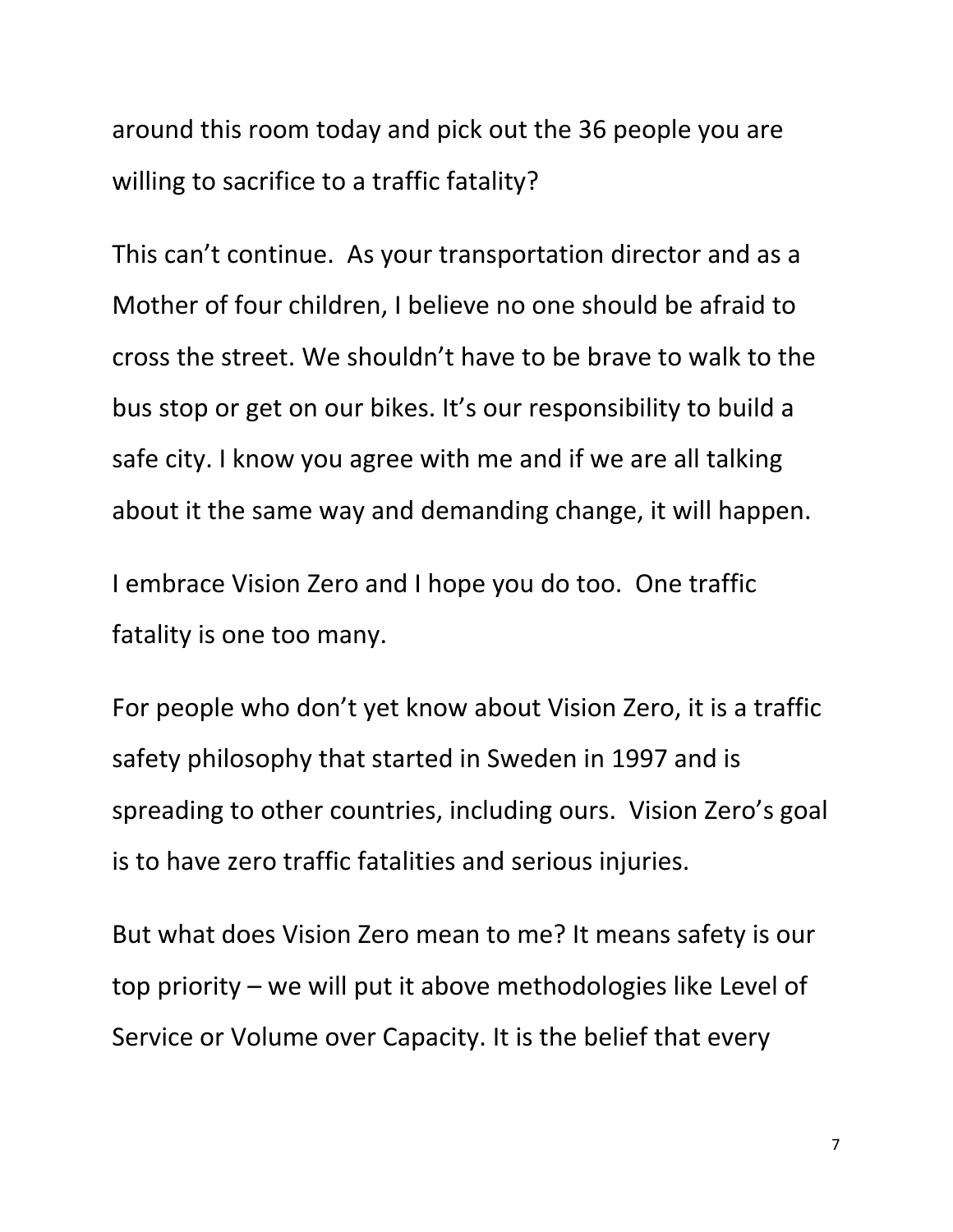death on our roadways is a failure of government, a failure of our community, and a failure we refuse to accept.

Everyone should be afforded the right to safely get where they need to go and have reliable options. The missing links in our infrastructure are so great that we will not be able to fund their being built in many years to come. So we must focus on the most vulnerable populations first ‐‐ our children and our elders ‐‐ and then on those with the fewest options available to them. It turns out that when our streets become safer for the most vulnerable, they become safer for everyone. If it's safer for a kid to bike to their friend's house to play, or a blind person to walk to the store, it's actually safer to drive.

In the past 5 years, 156 people have died in traffic crashes in Portland. Of those, a third were pedestrians. This tragic pattern continued in 2013, with 11 pedestrian fatalities, primarily in East Portland. This is an issue of equity – East Portland has the highest concentration of poverty, huge densities of families, and has the greatest diversity. 30 percent of residents are ethnic minorities and 38% of Portland's school aged children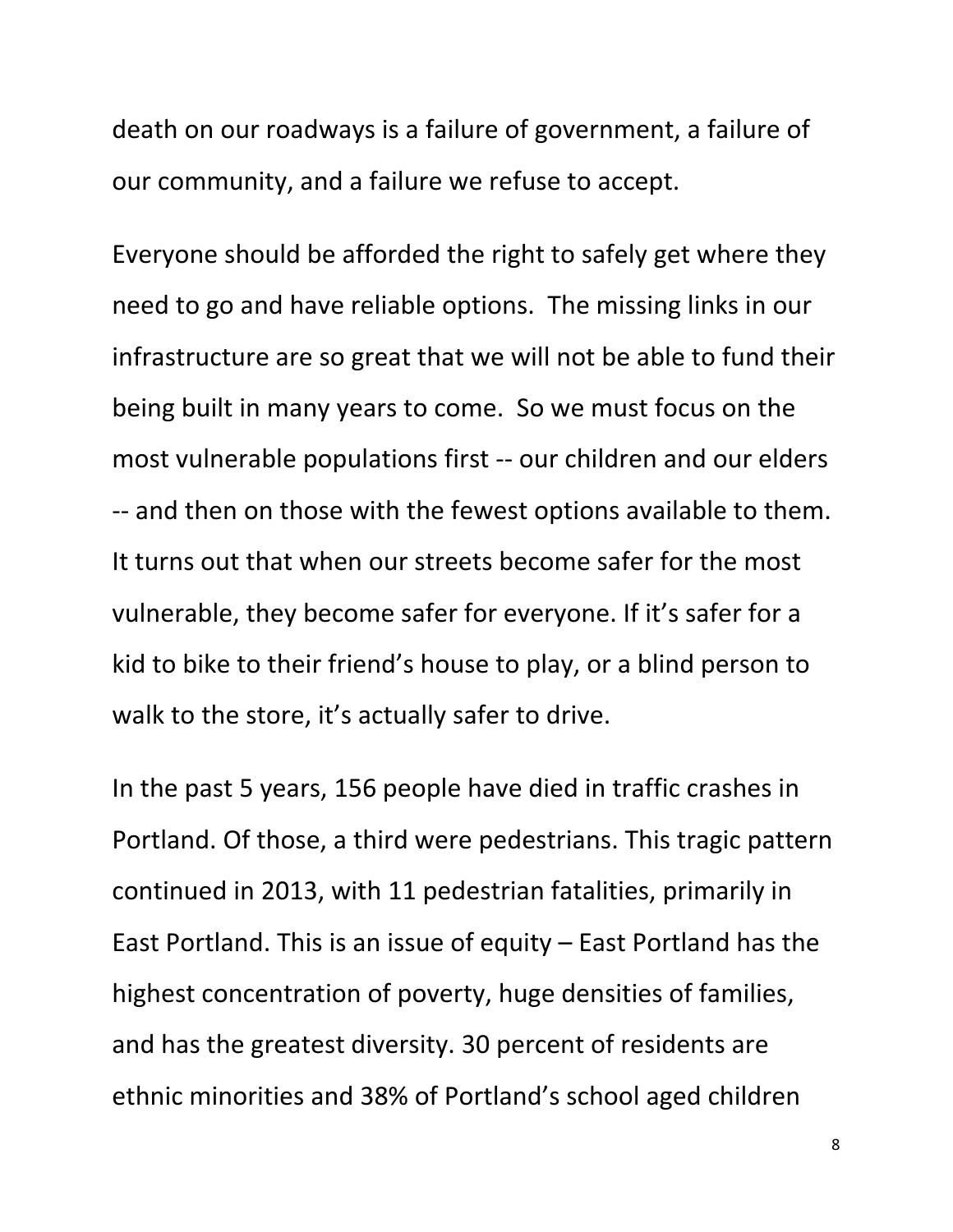live east of 82nd Avenue. I feel a responsibility to serve the families of East Portland.

PBOT is pushing hard to get the resources in place to provide basic services like sidewalks on busy streets and Safe Routes to School. East Portland currently has the highest concentration of high crash intersections and some of the highest speed roadways. I am proud to say that between 2013 and 2018, PBOT has secured funding to deliver more than \$40 million in safe, active transportation projects in East Portland. We still have a long way to go to make it a truly family‐friendly neighborhood, but we are committed to delivering safety and livability. All of this success is happening as a result of a major planning effort called East Portland in Motion that the City Council adopted in 2012.

In the 2014/15 budget, Commissioner Novick and I have asked our City Council to dedicate \$1 million of excess general funds toward addressing this issue; retrofitting the pedestrian crossings on our busiest streets that don't meet our current best practices for safety.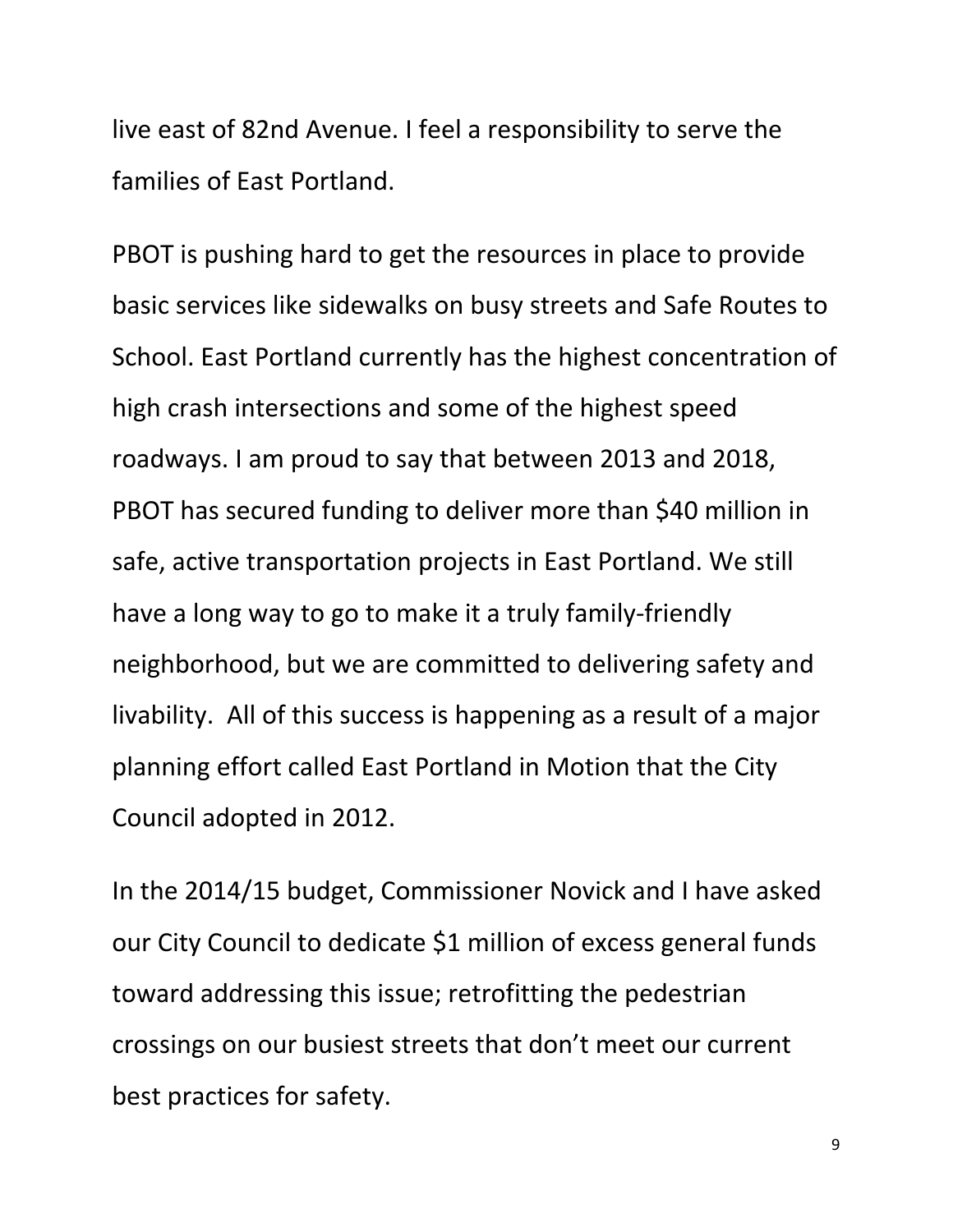East Portland is not the only annexed part of our city that has received too little attention. Southwest Portland suffers from many of the same problems. I'm happy to report that the Southwest in Motion project will begin in 2016 and is set to lay the same foundation for major investments for Southwest Portland.

I also consider one of our most important partners in this initiative to be Chief Reese of the Portland Police Bureau. Together, we are convening staff meetings and digging into the data. Our police officers are critical partners because they are on the front lines investigating the tragic crashes on our roads. We are learning from each other about where to invest in engineering, how to educate everyone traveling our roadways, and how to use our limited enforcement resources to encourage everyone to travel safely. I am proud to tell you the Portland Police Bureau budget request for 2014/15 includes four new officers for the Traffic Safety Unit. If you do nothing else today, tell Portland's Commissioners and its Mayor to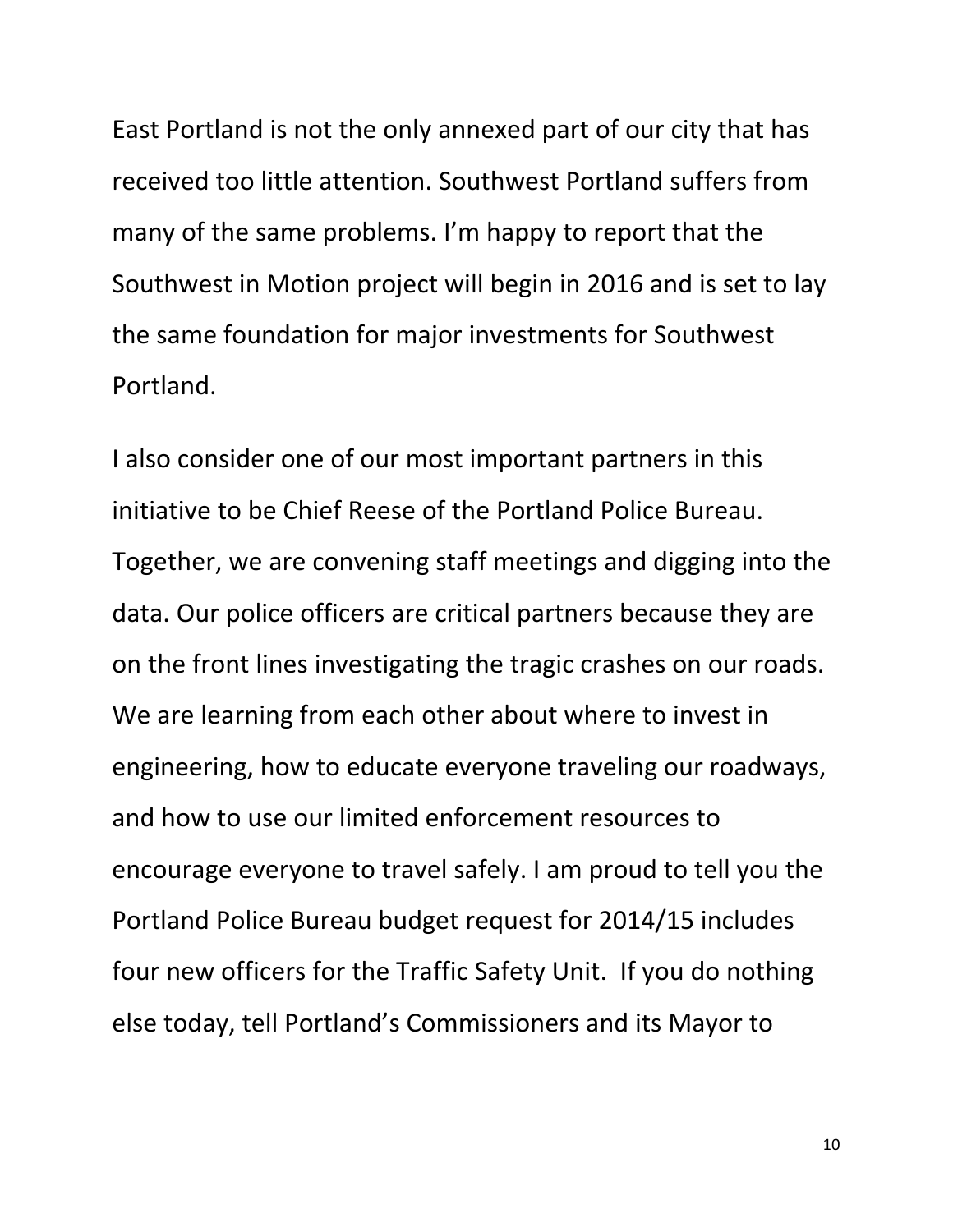support our Vision Zero efforts. Tell them that you understand the importance of Vision Zero and make your voice heard.

I know from experience two critical components of a Vision Zero program are automated speed enforcement and red light cameras. We have minimal authority for these programs in Portland and we need to ramp them up to protect our vulnerable populations. Areas around schools, parks, hospitals, day cares, and nursing homes should be speed free zones.

When the late, great Oakland Raiders owner Al Davis coined the term, "Speed Kills," I don't believe he had cars in mind. But no other term could be more poignant when talking about the dangers of traffic.

In 2013, 34% of Portland's traffic fatalities were caused by speed. 12 people were killed by a speeding car last year compared to 16 homicides.

Think about that.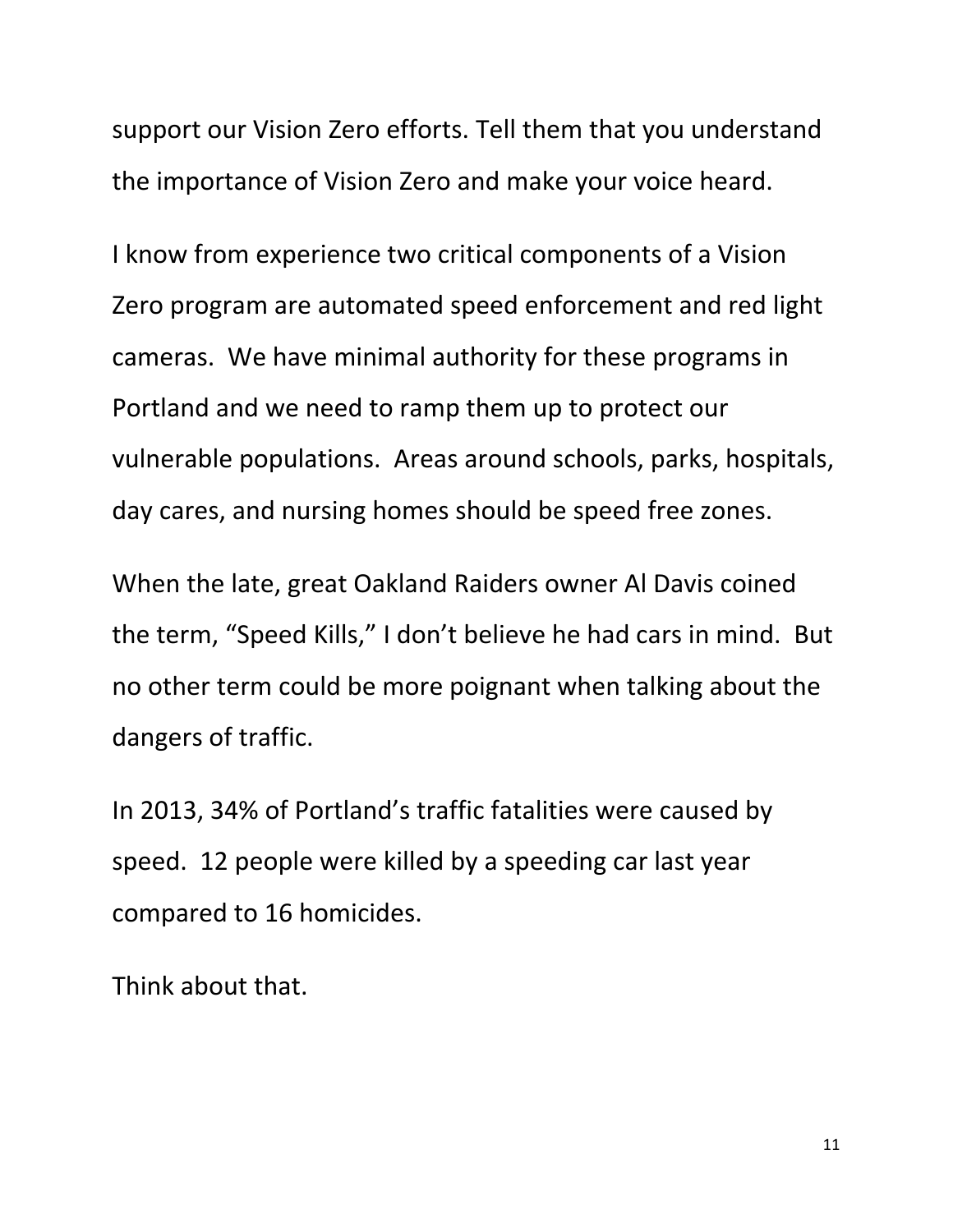No matter how fast you drive, when you need to unexpectedly stop, your brain will always take the same amount of time to move your foot from the gas to the brake. The faster you go, the further you travel before your foot even hits the brake. Of course, the faster you drive the further it takes to stop even after you hit the brake. The difference in stopping distance between 25 and 35 mph is in the ballpark of more than half of a Portland city block.

At an impact of 40 mph, a pedestrian has a 5% chance of surviving. At 30mph, a pedestrian has a 40% chance of surviving. At 20 mph, the percentage ascends to 95%.

We need to slow down.

Fixed speed cameras have been a key safety device in countries all over the world for the past decade because they reduce speeding by as much as 65%. Speeding is dangerous and illegal. When we see a technology that can help us reduce speeding by that much, our whole city should be ready to work together to place them on our streets.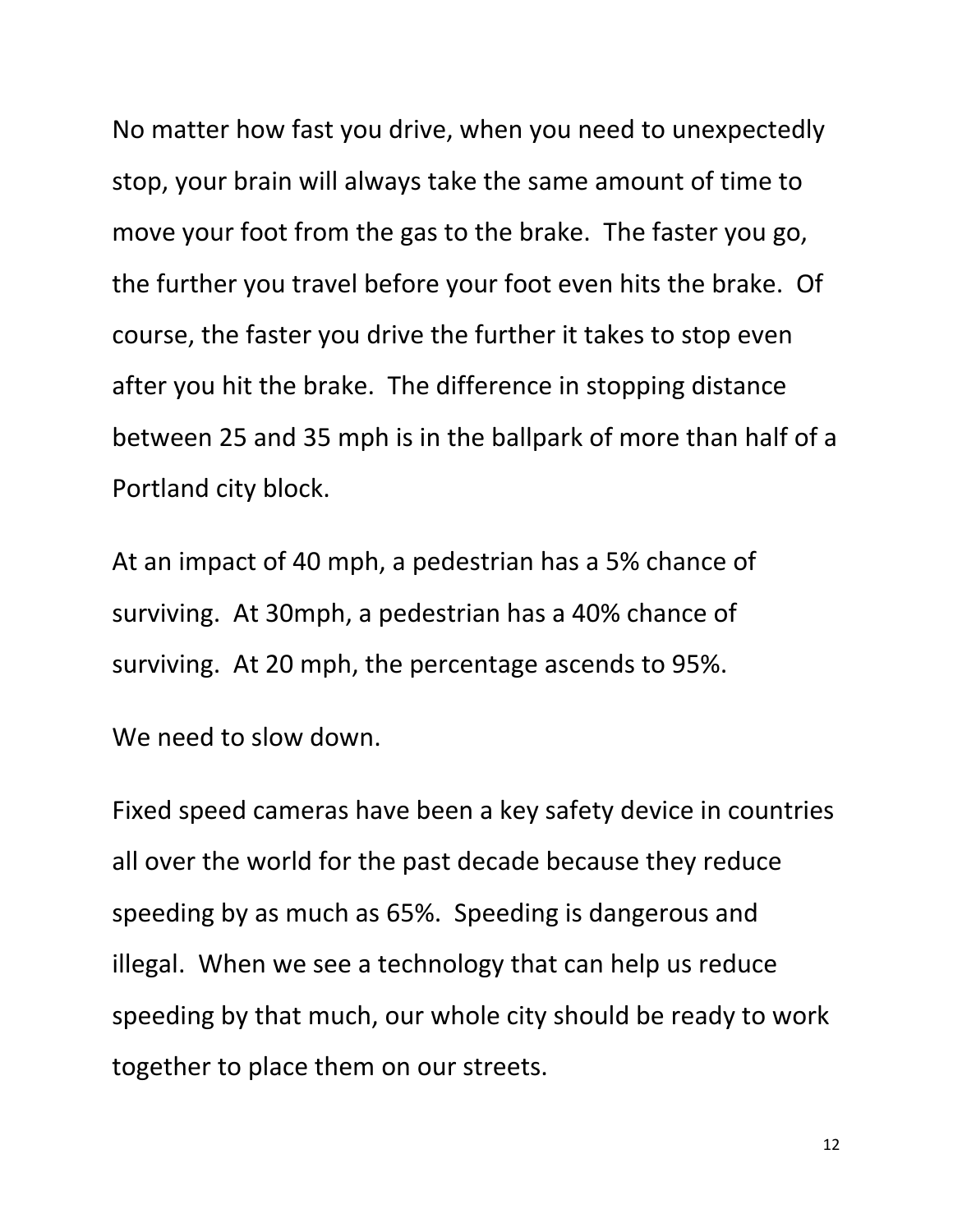And because over a third of our traffic fatalities are linked to alcohol, I believe we need to start taxing alcohol and dedicating its proceeds to traffic safety programs and infrastructure. Just this past Saturday an intoxicated driver collided in an intersection with a van carrying a family with three small children. All six of the people involved in the crash ended up in the hospital.

Safety also creates livability. The world is changing. People are moving to cities. And it isn't just the millennials. A new trend is emerging and was reported by the NYTimes last week. Families like mine are choosing to stay in cities when their children become school aged. They aren't fleeing to the suburbs like they used to. And our elders are choosing to retire in cities. Livability is an economic development tool.

I believe if we want to make Portland more livable we need to make significant investments in our bicycling infrastructure.

Did you know that in her first few weeks after being appointed Commerce Secretary, Penny Pritzker came to visit bicycling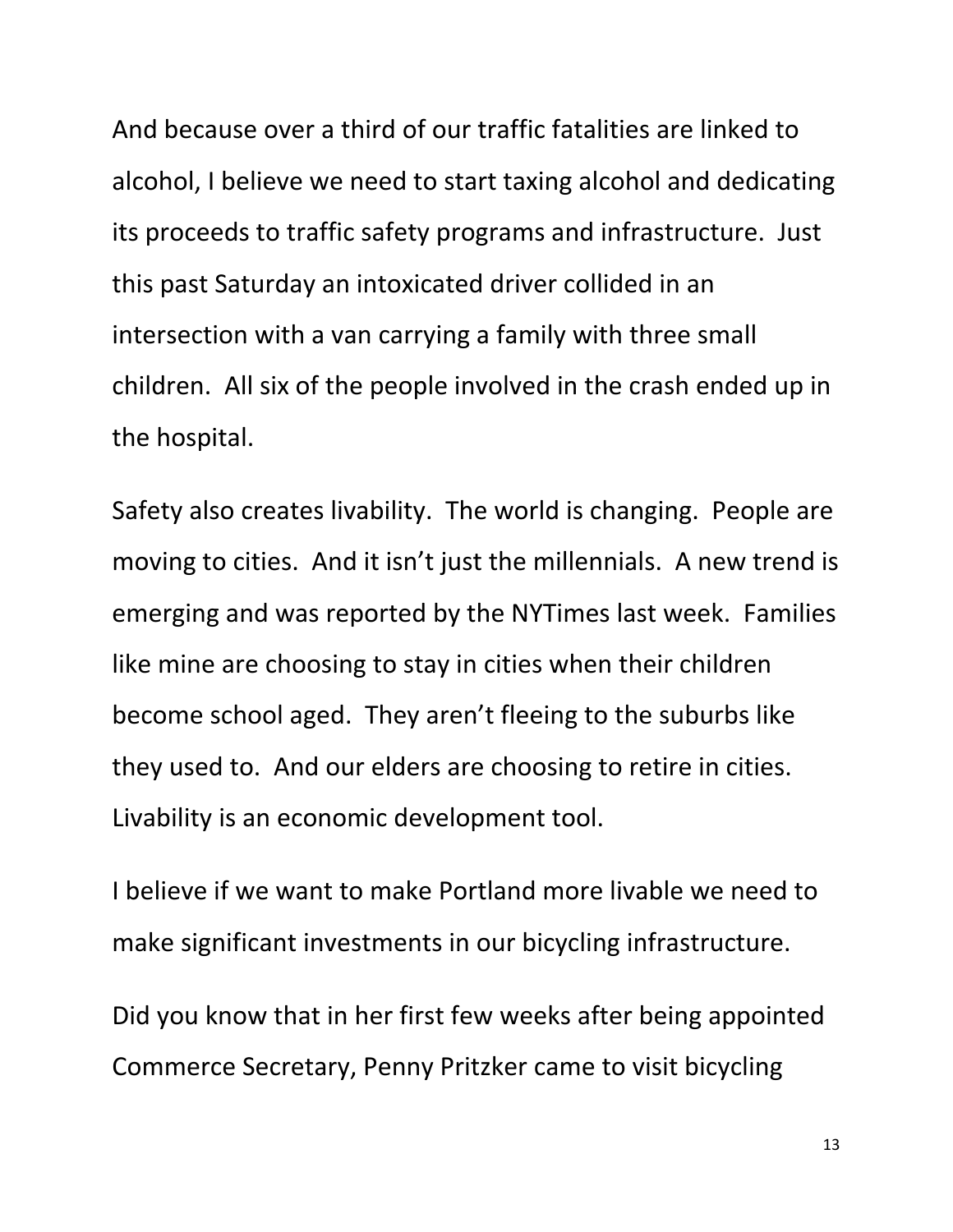manufacturing businesses in Portland and to talk with First Stop Portland about our tremendous bicycle tourism industry? That's how important bicycles are to the economy! The Commerce Secretary has taken an interest in them.

Do you all remember when Mayor Emanuel famously taunted Seattle and Portland saying that he wanted all of our cyclists and the jobs that came with them? He knows that installing bicycling infrastructure is an economic development tool.

In the last 10 years, Portland has risen in the ranks nationally to be in the top 10 for density of start-up technology companies. Technology companies are moving here because Portland attracts talent. Big companies like AirBNB and Squarespace are expanding into Portland. Local companies like Simple, PuppetLabs, and Elemental Technologies keep growing and moving into bigger buildings to accommodate all their jobs. All of this translates into hundreds of jobs already created and hundreds more already announced and on the way.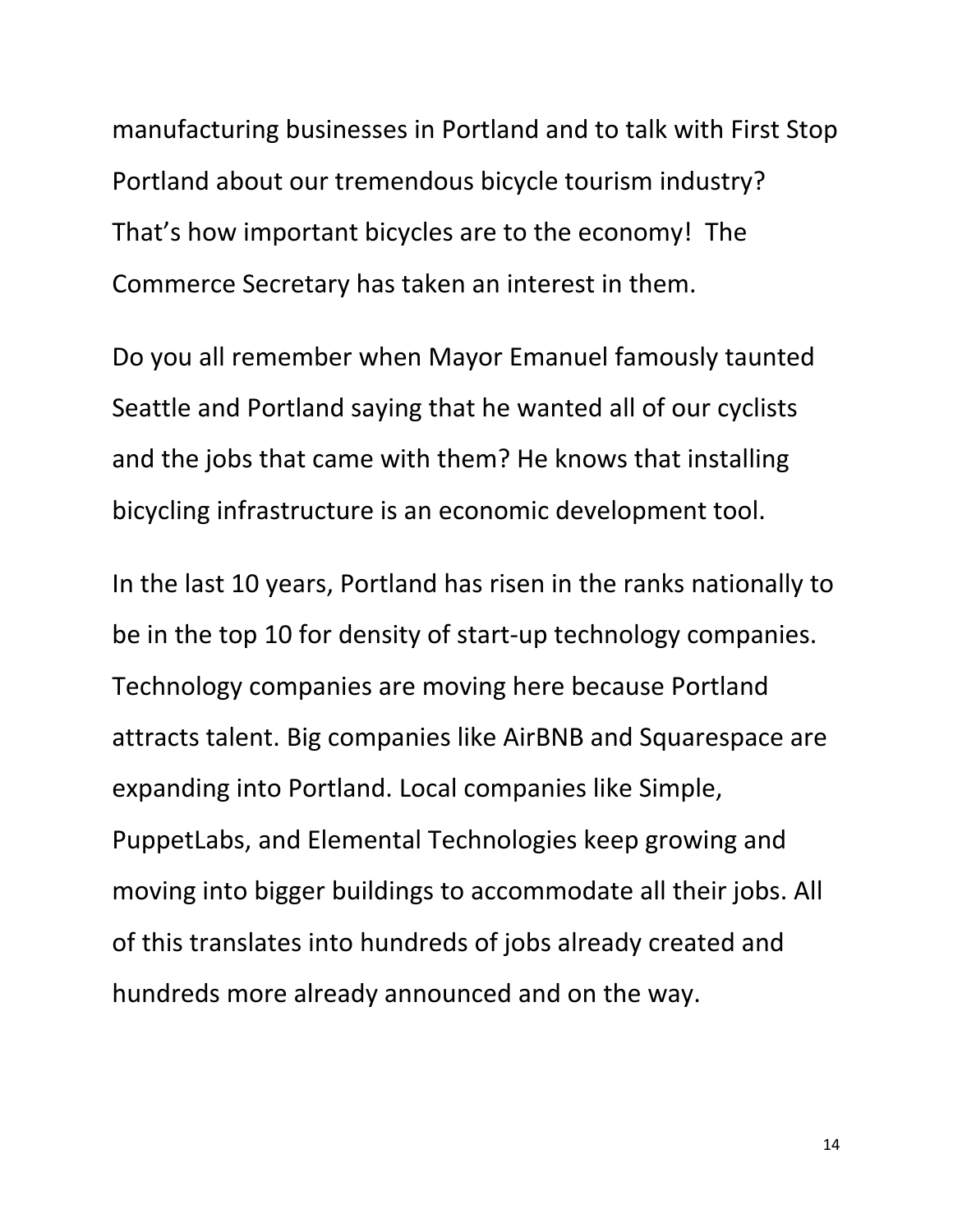The employees of these businesses want travel options and a livable community. They want to live in Portland and so they're bringing their jobs here.

This also translates into bike share. There is a reason Chicago has one of the largest and most successful bike share systems in North America. Mayor Rahm Emanuel led the charge in creating a bike share system that every modern city should enjoy. He pushed us to implement bike share because it's cost‐ effective, gets people out of their cars, and communicates that Chicago sees bicycling as an important part of the city's future.

When Commissioner Novick, Mayor Hales, and I talk about bike share, it's these same reasons that are keeping us on track to figure out a sustainable way to deliver it in Portland. We also know this evolving transit network provides livability, is closing the gender gap in cycling and can address equity issues.

Bicycling is also a healthy activity and is one less car on the road. That means fewer carbon emissions, less wear and tear on our declining road system, and fewer angry workers arriving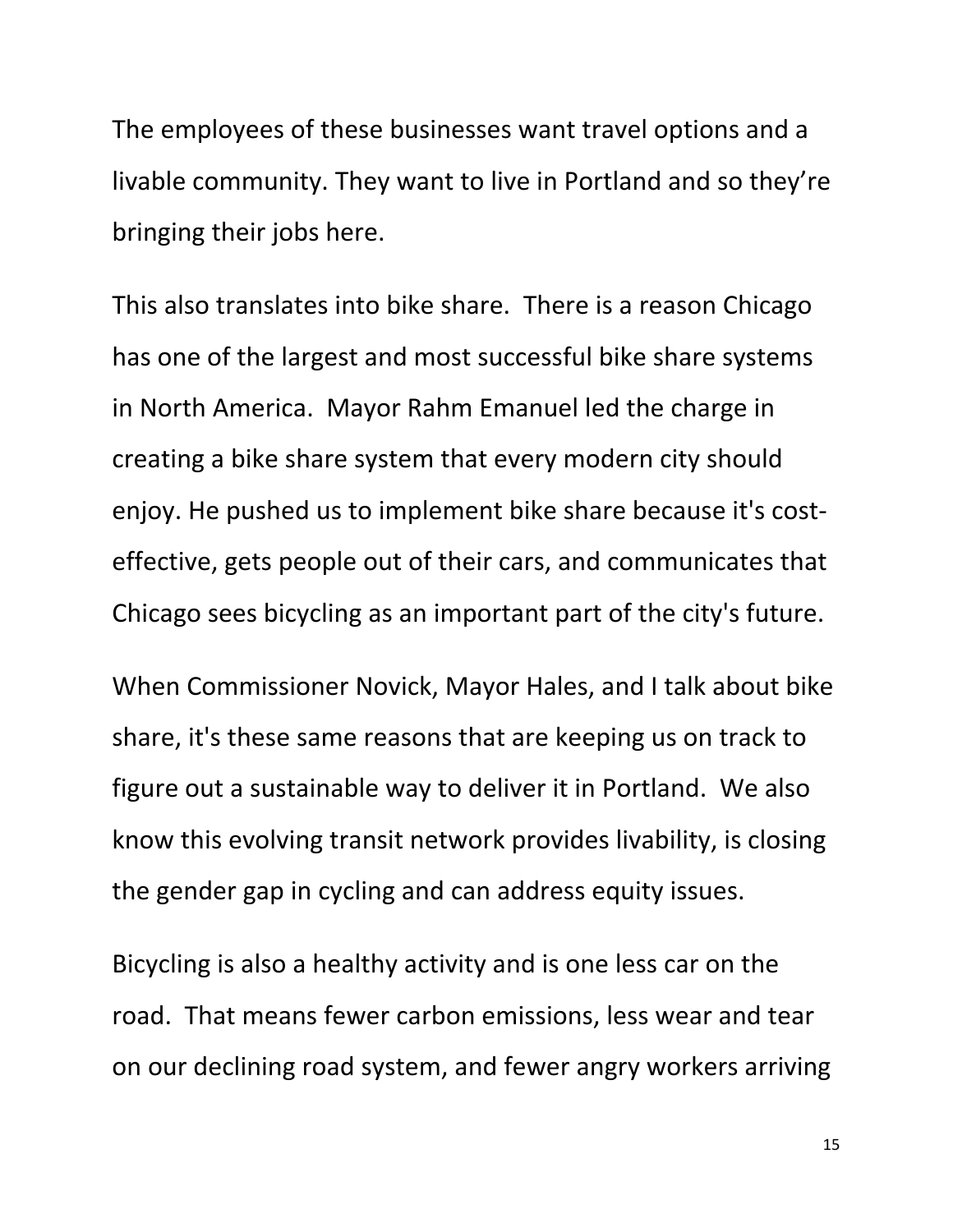at their job (and yes there is research to support that driving during peak travel times causes stress, anger and overall negative emotions). In other words, road rage. When I bike to work everyday, I arrive energized and ready to go.

Portland needs a bike share system. These are the reasons bike share is great and these are the messages you need to be carrying to your communities.

In over 40 US cities, bike share is providing a convenient, healthy, low-cost alternative to driving. There is no public transportation system that is as cost‐effective. But people often ask me, "Why does Portland need bike share? People who are going to bike already do." The facts demonstrate that when bike share arrives, even bike‐friendly cities see a boost in bicycling.

In 2 of the wetter cities of the United States, Minneapolis and Washington, DC, bike share is thriving. In Minneapolis, which also happens to be the #2 bike commuting city behind Portland, bike share members reduced their drive alone trips by nineteen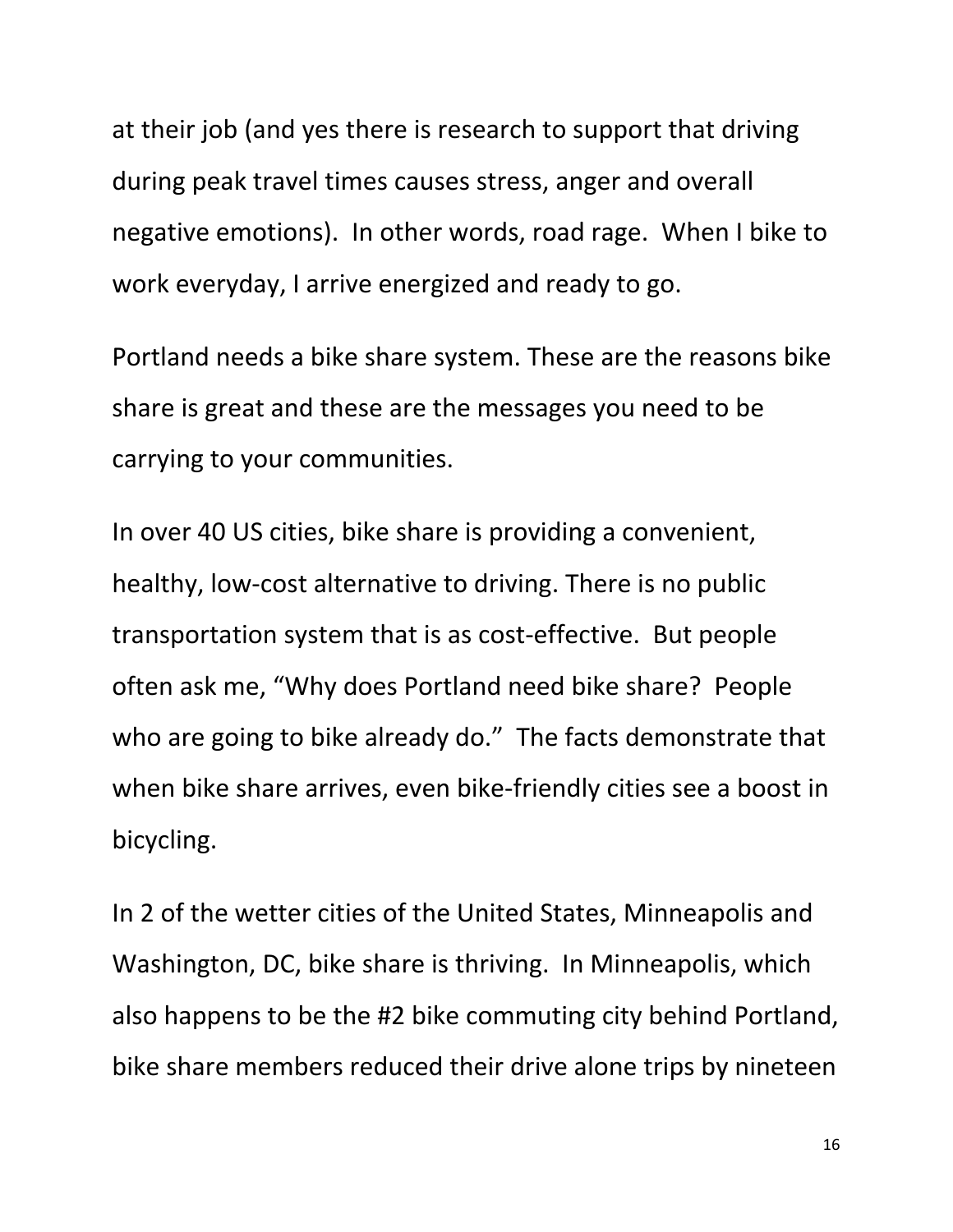percent! And 62 percent reported exercising more. In DC, the #3 bike commuting city, Capital Bike Share users have logged more than 6 million trips. And 30 percent of its members reported losing weight since joining. Here's another fact that I find fascinating and a testament to people's commitment to bike share: During the polar vortex, more than 2,000 rides were logged in Washington, DC. That's 2,000 people who didn't let record snowfall and arctic temperatures stop them from biking.

More recently – just this month – research on Montreal's bike share program showed that exposure to a bike share station significantly increased the likelihood of bike riding. By the end of its second year of operations, Montreal residents who lived near a bike share station were much more likely to ride a bike and reported a shift in behavior toward a healthier transportation alternative.

To bring that notion home to the states, bike share is so effective at getting people physically active that doctors at the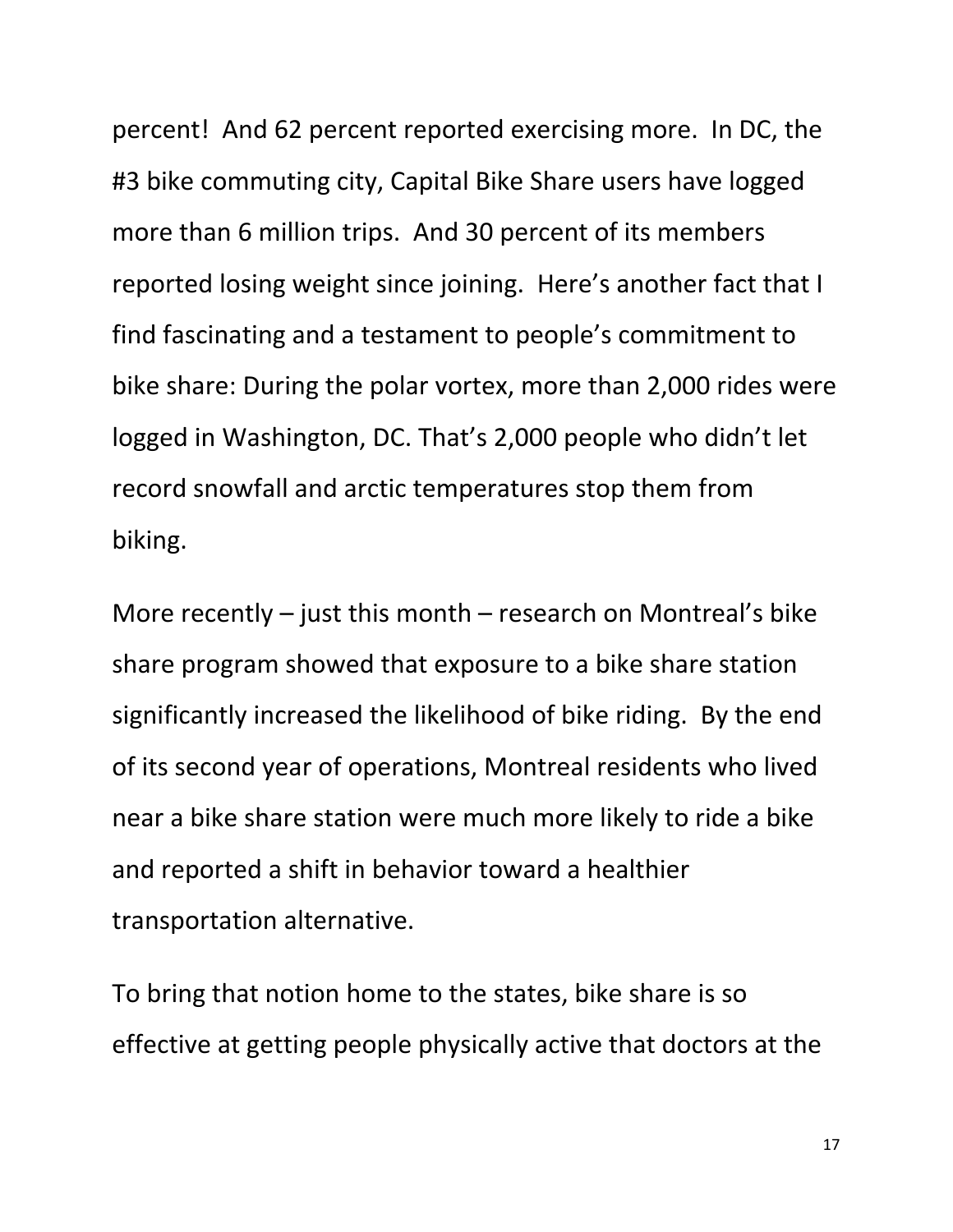Boston Medical Center now provide discounted bike share memberships to low-income patients fighting obesity.

That's what I'm talking about!

Another program that significantly contributes to livability in an urban areas is Safe Routes to School. Safe Routes builds safe travel environments for our families, informs them about how to walk, bike, and drive safely, then encourages them to walk and bike to school. We are lucky in Portland to have a strong partner in the BTA who shares our vision and provides additional resources for our education programs. Without the BTA we would not be able to have educators in 80 schools teaching children how to safely walk and bicycle in our city.

As a Mom I know that if you want to shape a child's behavior and influence their future, you must begin at a young age and capture their imagination. Portland's Safe Routes to School program is one of the most successful in the nation. In 2005 we started in eight elementary schools. We are currently partnering with more than 80 elementary schools. In addition,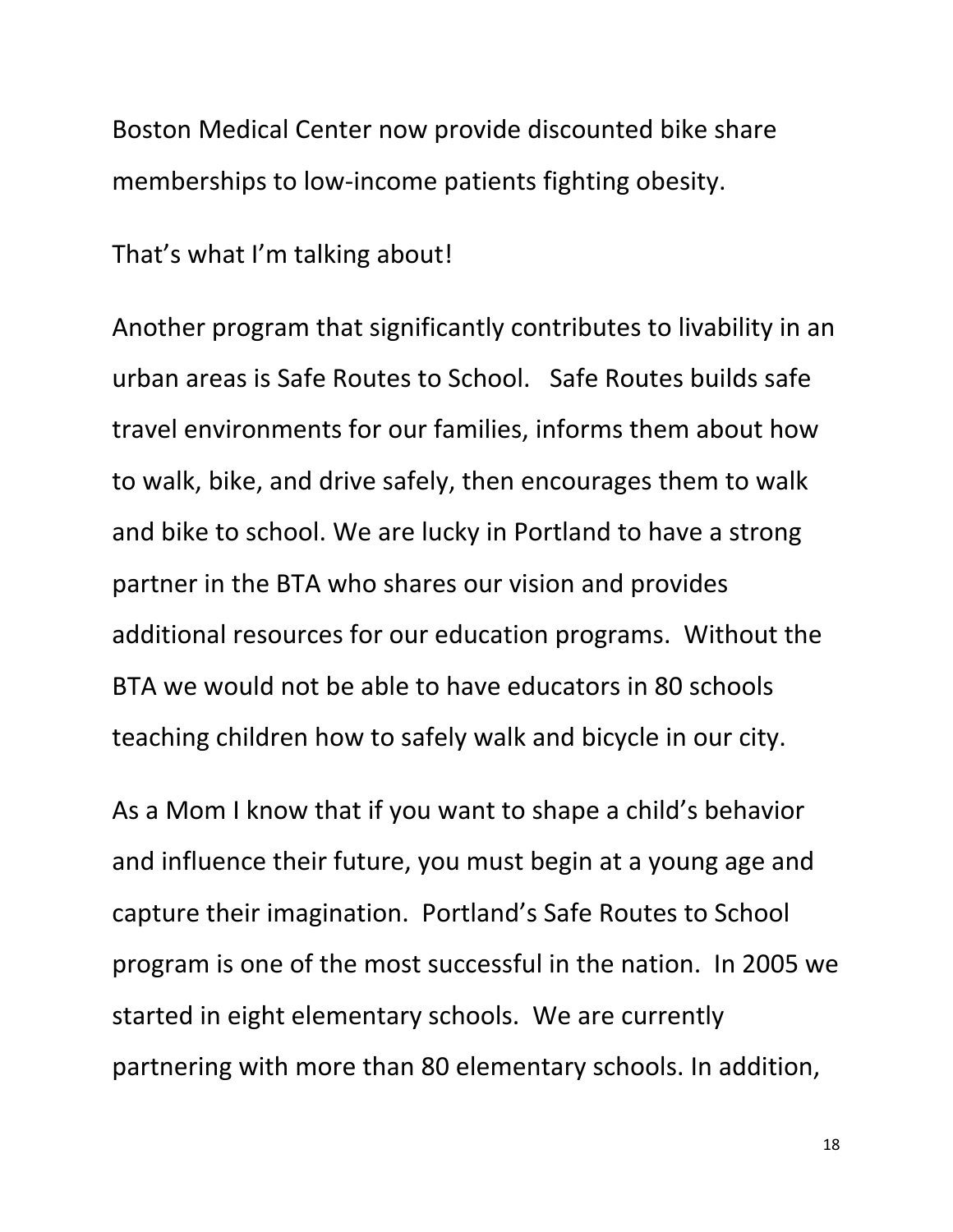we are expanding the program to include middle schools. This will result in more than 100 partnering schools.

How we were able to do that? We identified community partners, engaged individual schools, and were very focused on building the programs from the ground up. We focused on bringing families and neighbors together and creating the opportunities for them to positively experience walking or biking to school. By taking this approach we have grown the percentage of walking and biking trips to school by 35% over the last ten years!

I also have to mention Sunday Parkways. When I moved to Portland last July, a Sunday Parkways event was being held that weekend. If you want to see Portlanders having fun, if you want to see kids and parents smiling and laughing, if you want to see the 8 – 80 crowd having a party, go to Sunday Parkways. One of the first things I saw was a woman pulling her chicken coop on a cargo bike. It was followed by tandems, tall bikes, strollers, unicycles, gymnastic troupes, wheelchairs, rollerbladers, you name it; it was there. Sunday Parkways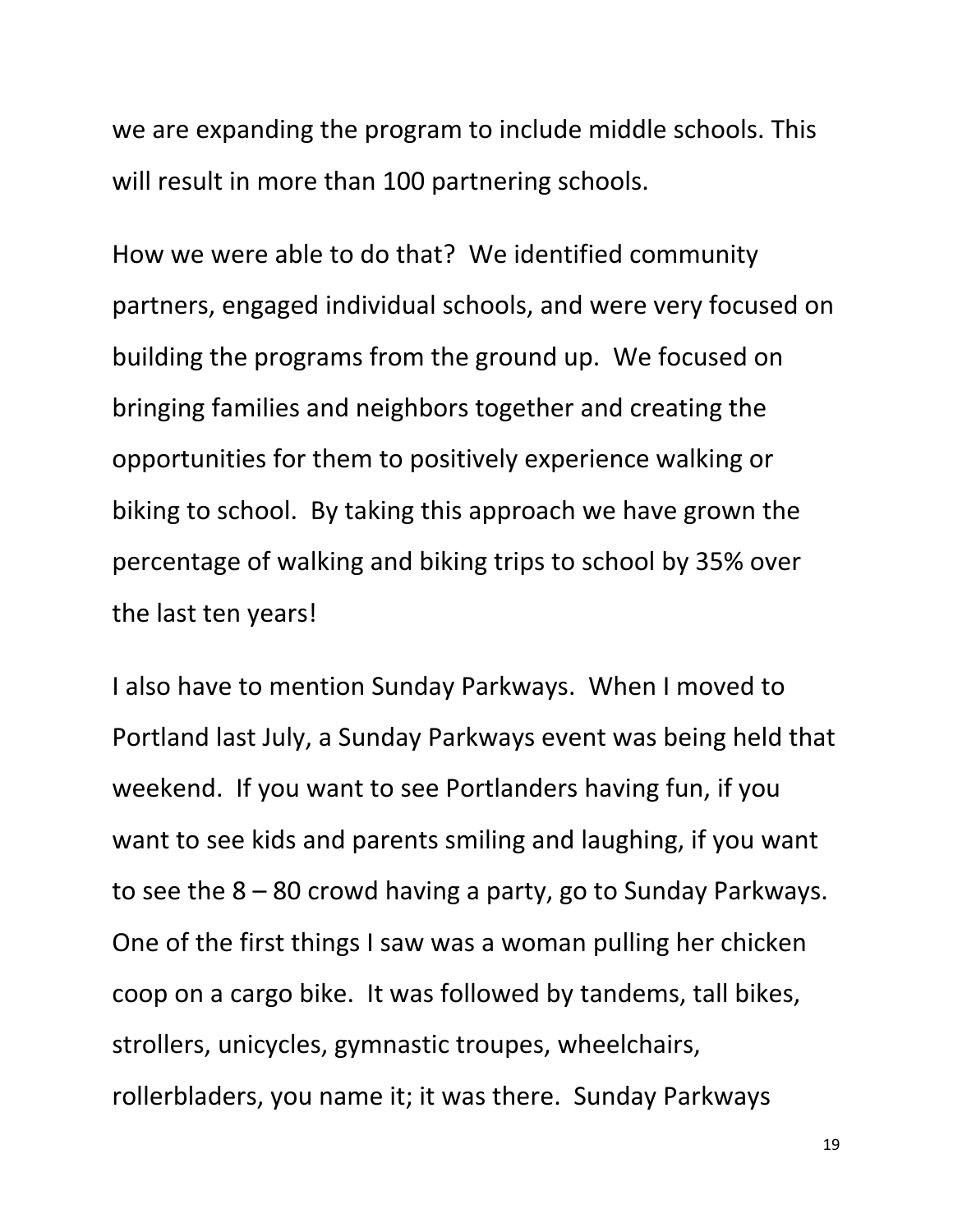opens our streets and connects our communities. They are a great way to involve people in reimagining streets and doing what streets should do  $-$  connecting us. Our streets aren't only a travel route. They are a place to play.

We are very fortunate in Portland to have great private partners who share our vision for a healthy, fun, economically vital community. And we rely heavily on their funding for these great events. To each of them, thank you. We wouldn't be here without you.

It isn't a secret that we are struggling to finance transportation infrastructure for all modes. We need more than \$90M annually over the next ten years just to keep our roads in good condition. That's a daunting number, but we have to do something about it.

Do you know that 75% of the federal government's budget is spent on health care? Of the fraction that's left, the majority goes to defense and military spending. To quote policy guru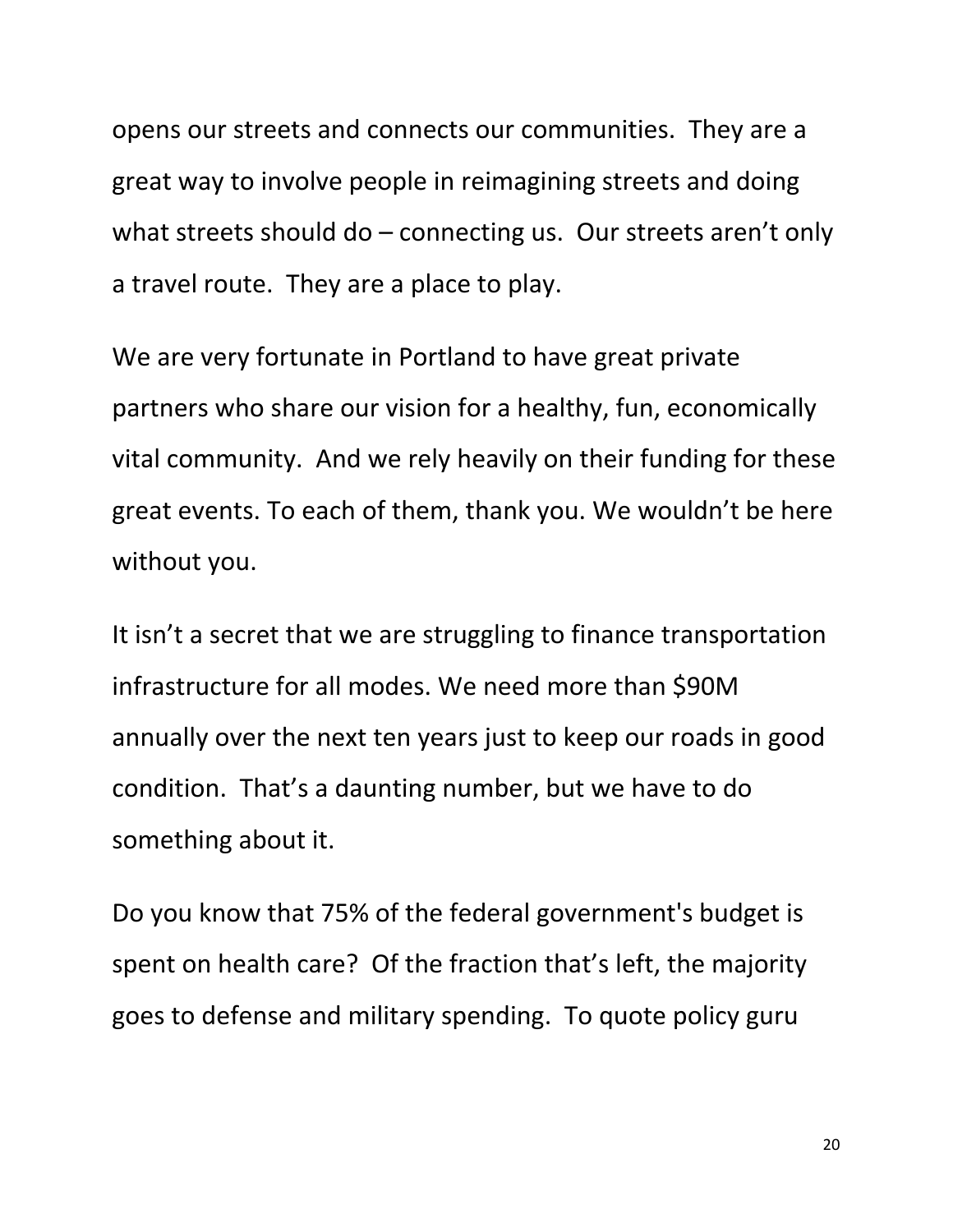Bruce Katz, the federal government has become an insurance company with guns.

So we need your help. In the next transportation reauthorization bill, Congress is not looking at increasing investments in Active Transportation. What happens if we don't make those investments? We will become a city that will require vastly more automotive capacity on our roadways than we have today. And that is a future we can't afford.

When we do have opportunities to decide how we use federal money, Portland makes the most of it. Historically, active transportation has not had its own dedicated funding streams at the federal level, so the Portland area created one of our own. In 2010, the board of our MPO voted to designate 75% of our discretionary federal transportation dollars to active transportation.

This made \$17 million available in the 2014‐15 two‐year funding cycle for trails, sidewalks, bike lanes, cycle tracks and other active transportation projects all over the Portland area ‐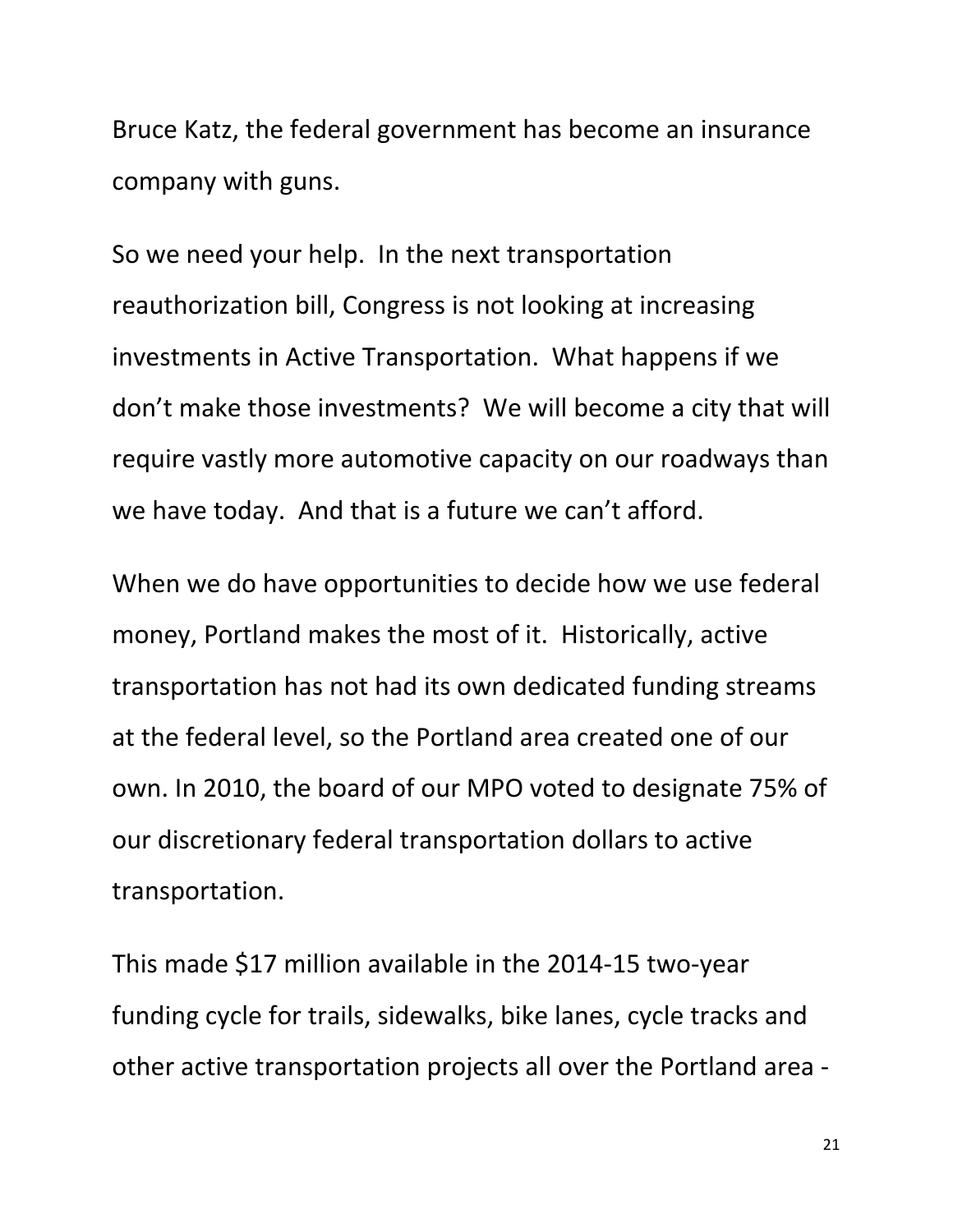from Hillsboro on the west to Gresham on the east. Portland will use part of its share to fund the bike share system I mentioned before. But we're using most of our portion to build sidewalks, crossing improvements, and Neighborhood Greenways in East Portland. With the projects we're building, neighborhoods will have safer access to public transit and essential services.

In 2012, the MPO board considered priorities for a new pot of federal money. They named it the Regional Economic Opportunity Fund. Some cities and counties in our area are using these funds to expand highway interchanges. In our case, we're using those funds to expand economic opportunity through active transportation. The largest project we're funding is the \$9 million East Portland in Motion – Access to Employment and Education Project.

Decisions like this at the regional and local level are crucial because Congress has not done enough to fund transportation. The federal gas tax has been at 18.4 cents a gallon since 1993 – that's 21 years with no adjustment for inflation.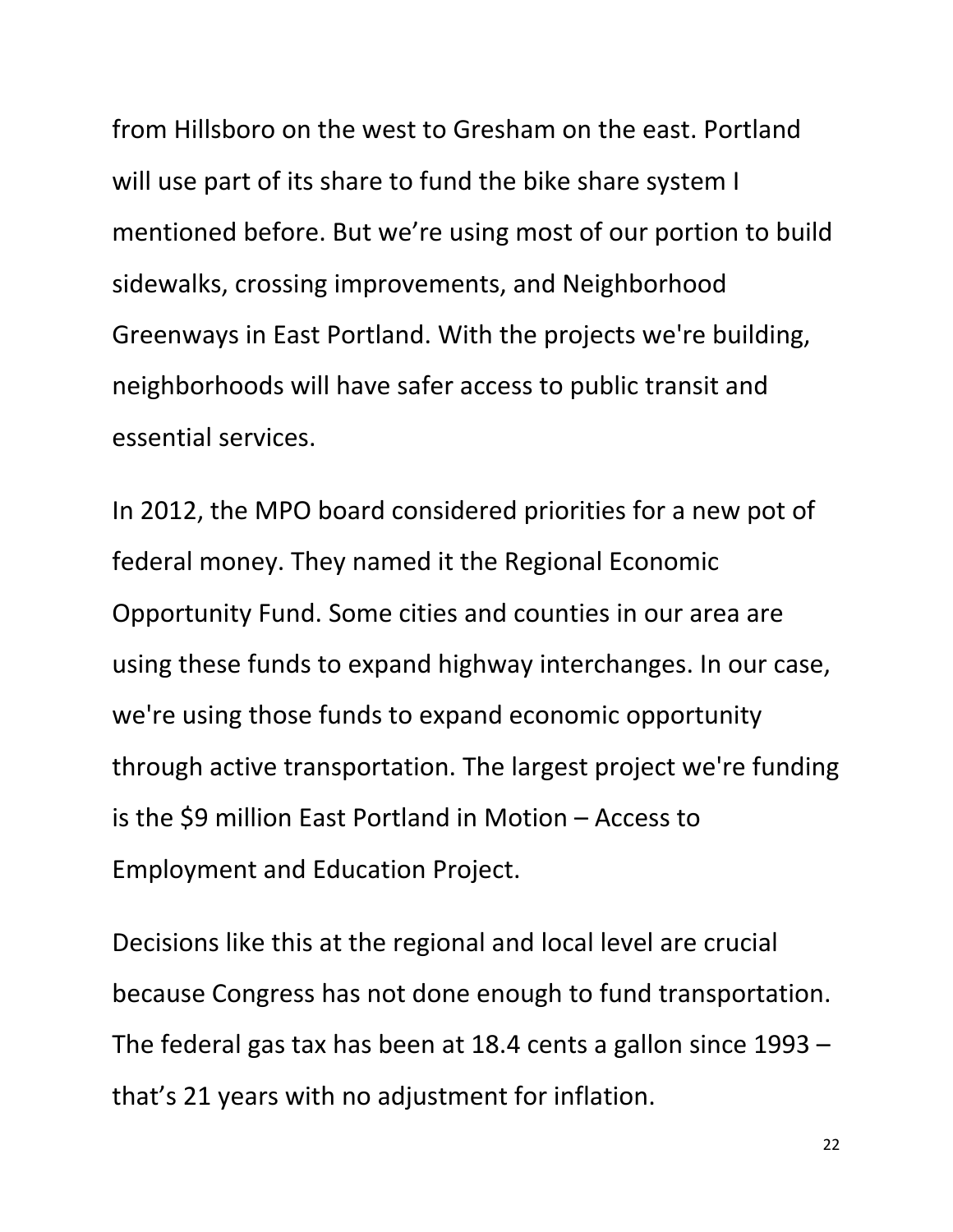Can you think of anything that costs the same price it did 21 years ago?

The Oregon Legislature raised our state gas tax by 6 cents a gallon in 2011. That was its first increase in nearly 20 years. However, even with that increase, we are falling behind. Portland receives roughly 11% of those dollars despite our being the economic engine of the state. Couple that with people driving less and more fuel efficient vehicles and it is easy to see the gas tax model is broken.

We can't count on Congress or the Legislature to come save us. We can't rely on them for our basic maintenance dollars as we did for so many decades. As many other cities are doing, we have to take control of our own destiny. That's why Mayor Hales, Commissioner Novick and I are leading the Our Streets PDX transportation funding effort. We are determined to take on the transportation funding challenge this year.

Since January, we have worked with community leaders to reach out with public opinion surveys and town hall meetings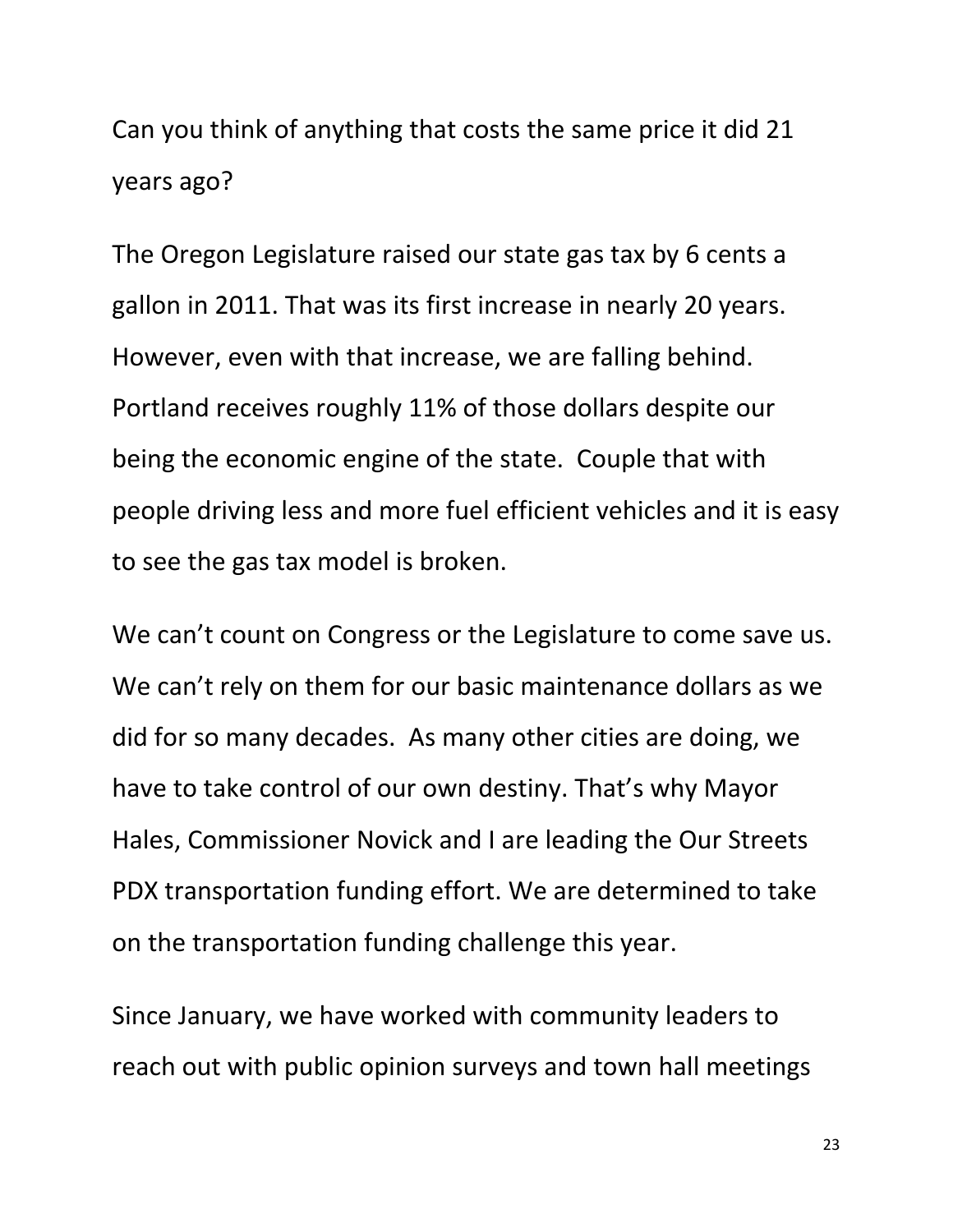that have helped us understand the public's priorities. The results are not surprising — Portlanders want us to invest our transportation dollars in maintenance and safety projects. The poll results are reaffirming that we are on the right track. This year, we are paving or sealing 100 miles of streets. That's triple what we had been doing in recent years.

If you haven't already, I encourage you to visit ou[rstreetspdx.com](http://streetspdx.com/) and get involved. Share the website and information with your communities and help us shape our transportation future.

I believe this funding initiative has a very good chance of succeeding, but it isn't a done deal. If we are going to build the system we all want and care about, we are going to need your help securing the local revenue that will empower that change.

We know we can't afford all of the improvements we want on our streets. While we continue to increase our revenue to deliver the walking and biking safety that should be a basic service throughout our city, we have been working closely with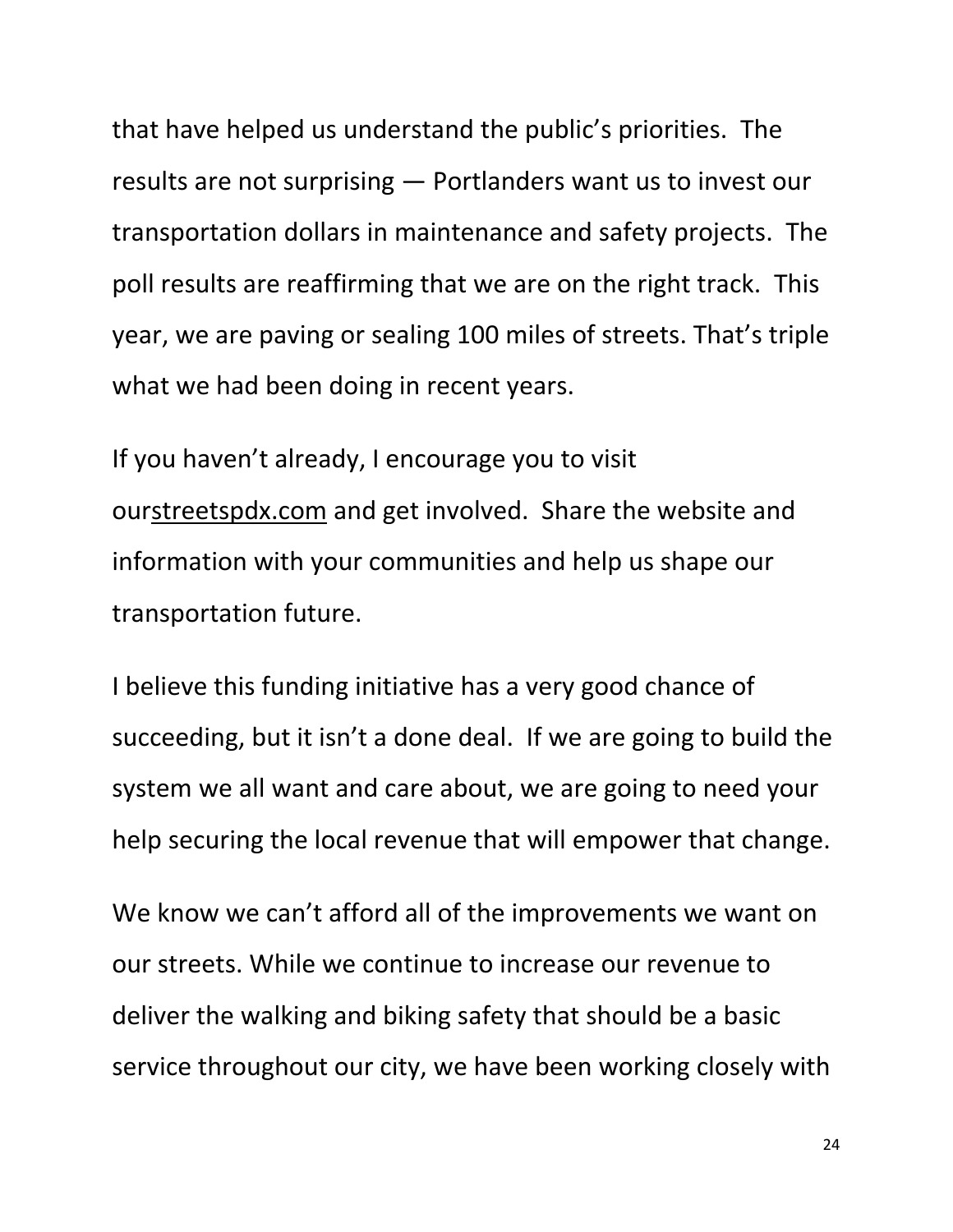the community to find creative, lower‐cost options. One example came last fall when we partnered with PSU and started work on a pilot project to address a handful of the 59 miles of unpaved neighborhood streets. For years, the city has been trying to help residents find the means to pave these streets with little success. So we are asking: is the expensive task of paving our gravel roads the best solution for all of them? Should we instead ask the community if there are other ideas for how to use gravel streets in their neighborhood? Would a community garden or a mini park be a better option?

The fact is that neighborhoods with high concentrations of gravel streets not only lack basic transportation infrastructure but often also lack safe public places for recreation and building community.

We want to create more complete neighborhoods by taking underutilized right of way and providing safe convenient places to walk, bike, garden, play, relax or gather with friends and neighbors. The idea is to bring communities together and enhance livability.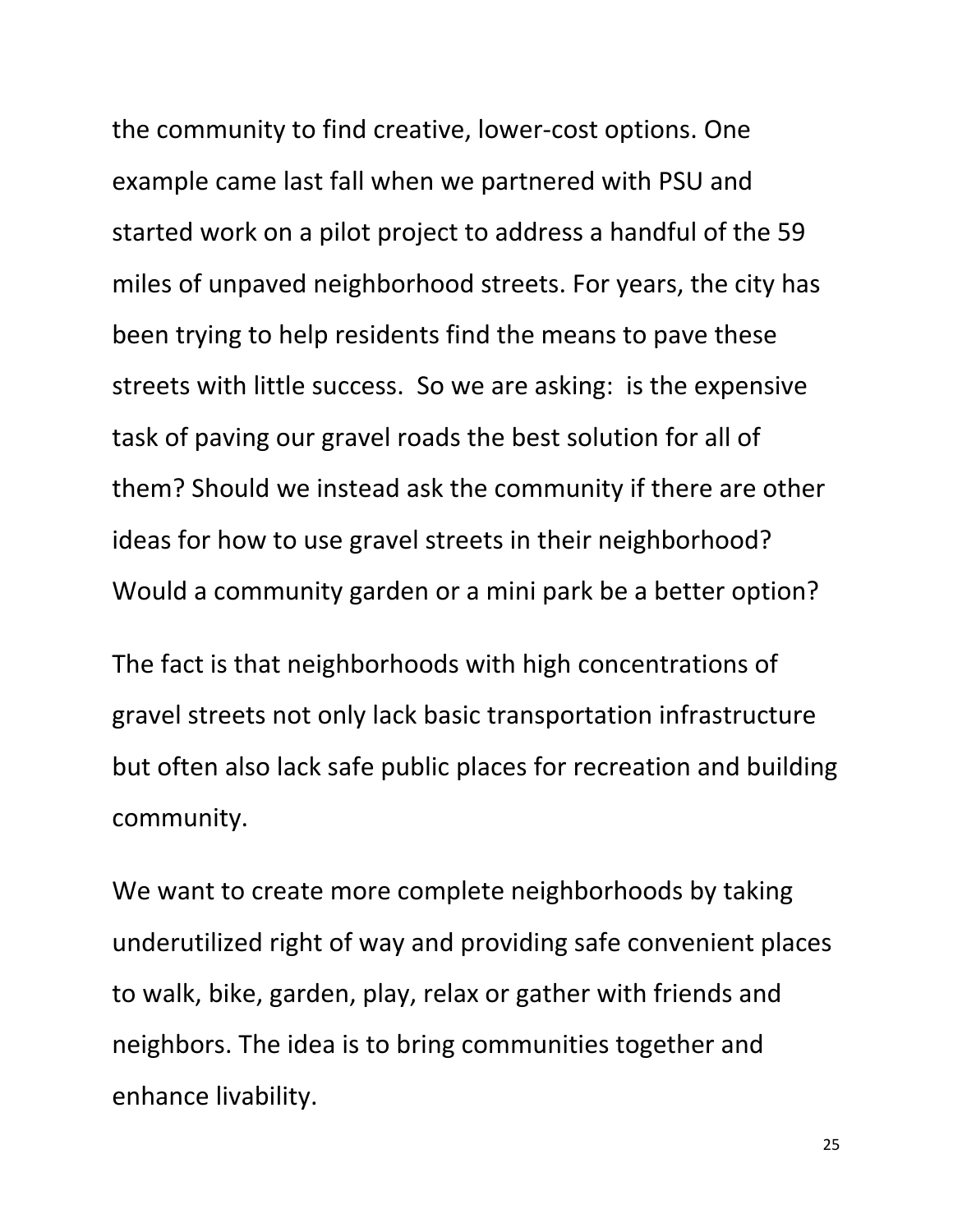This is the kind of creativity I love and encourage.

So in this and in every conversation, we need to be talking about what we value and why. But to be effective in that conversation you must be willing to listen. Change never comes from holding your ground, from defending your standpoint to the death, or from being polite in conversation, nodding your head to another person's point of view and walking away thankful you've escaped.

I've learned along the way that you have to meet people where they are. Meeting people where they are and relating to their life and their circumstances is the only way to have a real conversation about values. I am leaning in to the conversation and creating the political will. We are on our way. We need to engage the people who aren't — we have to surround the problem. That is what is going to change our approach to competing for the limited pool of Active Transportation funds, for community acceptance of change, and for creating the most livable City in North America.